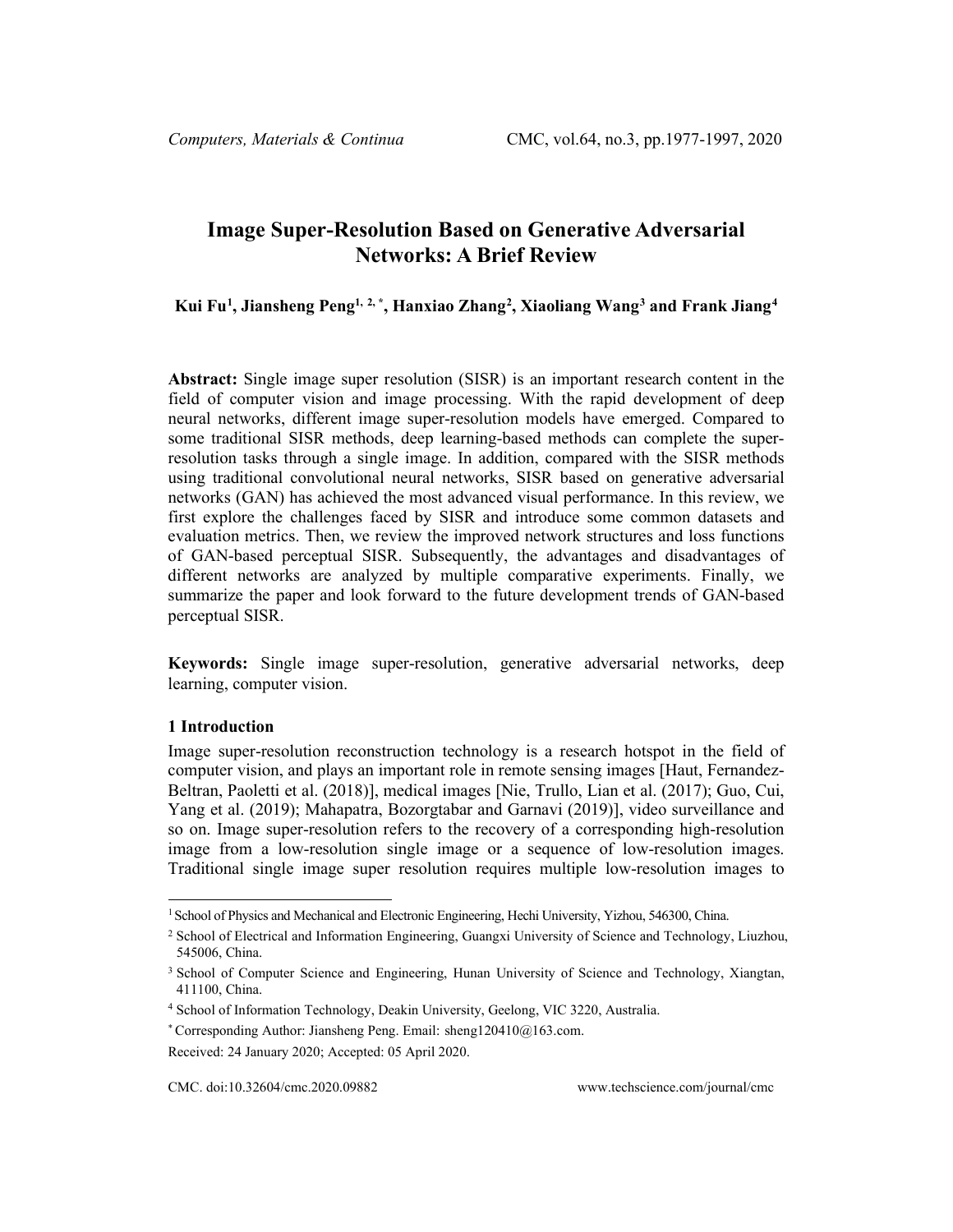restore high-frequency details of high-resolution images. However, it is sometimes difficult to obtain multiple images in some real-world scenarios.

The super resolution of a single image is an inverse problem. Since a single lowresolution image loses a lot of high-frequency information, there are many possibilities for reconstruction results. In recent years, the deep learning method has achieved remarkable results in image processing [He, Zhang, Ren et al. (2016); Huang, Liu, Maaten et al. (2017)] due to its powerful learning ability. Therefore, most of the researches attempt to use the deep learning method to perform a single image superresolution task and has achieved good results. Moreover, a network of adversarial learning has been proposed in recent years: GAN. The GAN-based method can achieve lifelike results on image synthesis [Karras, Laine and Aila (2019)]. Most single image super resolution methods based on GAN models get lower scores in peak signal-to-noise ratio (PSNR) and structural similarity (SSIM) evaluation experiments than traditional methods, but have higher mean-opinion-score (MOS).

In this paper, our main goal is to provide a survey of perceptual SISR based on GAN models in recent years. We focus on the challenges, structural approaches, and results of the SISR based on the GAN models. These represent the problems to be solved and possible development methods for using GAN method on image super-resolution. The following chapters are organized as follows: In Section 2, we try to explore the challenges of single image super resolution. In Section 3, the datasets and evaluation metrics for a single image super-resolution experiment are presented. In Section 4, we review the recent study of single image perceptual super-resolution using GAN methods. In Section 5, the results of a single image super-resolution reconstruction based on GAN are summarized and analyzed. In Section 6, we summarize the full text and look to the future.

### **2 Standard GAN model and SSIR challenges**

The single image super-resolution based on GAN trains neural networks with the idea of zero-sum game. The generator tries to learn the distribution of the real data, and the discriminator tries to judge the authenticity of the data from the generator. In the end, both are continually optimized to achieve Nash equilibrium.



### *2.1 Standard GAN model*

The standard GAN (SGAN) model [Goodfellow, Pouget-Abadie, Mirza et al. (2014)] includes two neural networks, a Generator  $(G)$  and a Discriminator  $(D)$ . The SGAN model is shown in Fig. 1. The objective function can be described as follows: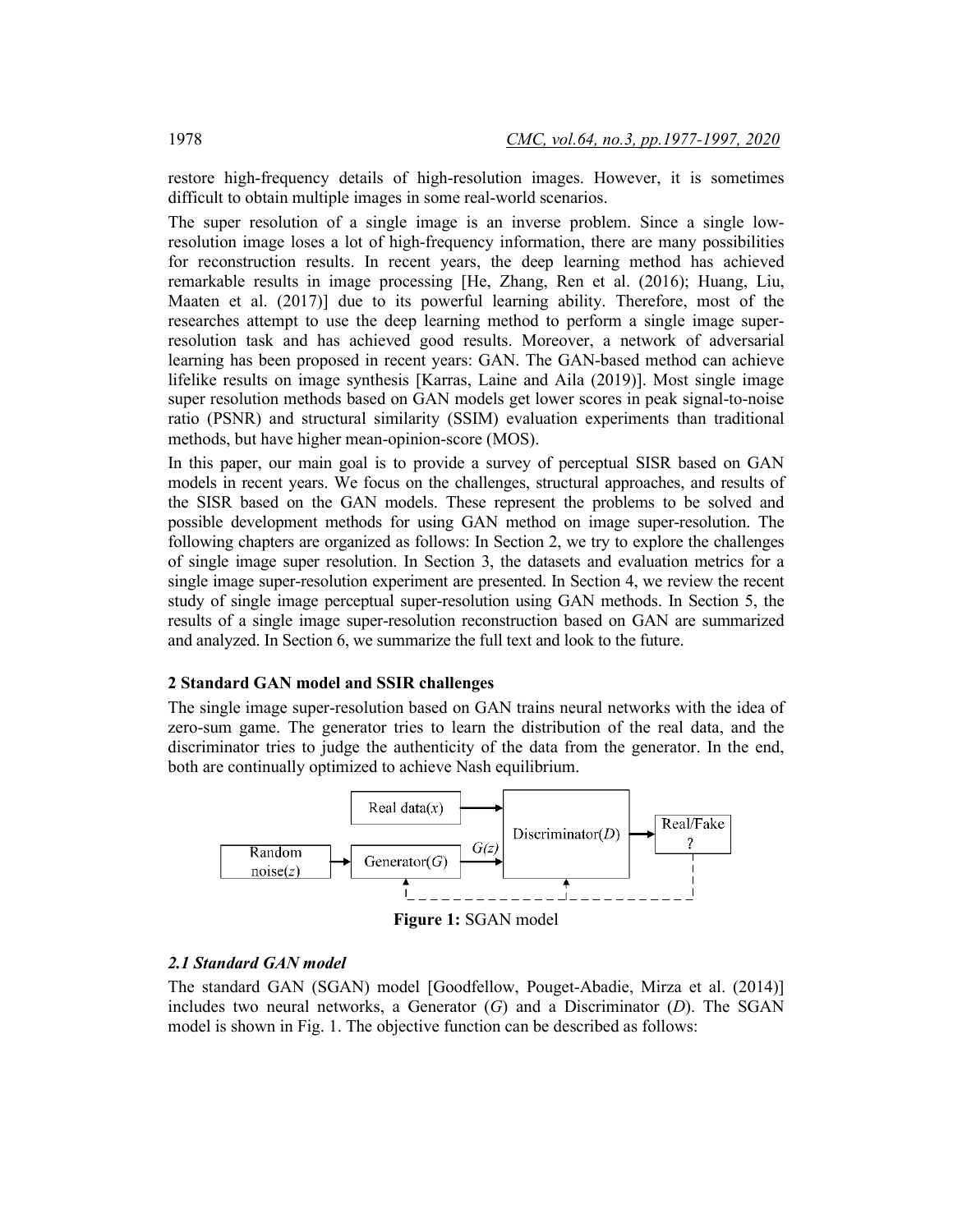$$
\min_{G} \max_{D} V(D, G) = E_{x \sim p_{data}(x)} [log D(x)] + E_{z \sim p_{z}(z)} [log (1 - D(G(z)))] \tag{1}
$$

where *x* represents a real dataset,  $p_{data}(x)$  represents a real sample distribution, *z* represents a random noise,  $p_z(z)$  represents a prior distribution (generally assumed to be a Gaussian distribution), and  $E(\Box)$  represents an operation to calculate expected value.

## *2.2 GAN model challenge*

First, the GAN-based model uses an adversarial idea to train neural networks. This method can complete the single-image super-resolution task by continuously optimizing the generator and discriminator. Second, due to the adversarial idea, this approach avoids the need to design complex loss functions to optimize the model. However, due to this adversarial idea, it has caused problems such as unstable training, gradient dispersion, and model collapse. For this open-ended problem, the optimization direction of most GAN models is in terms of architecture and loss function [Pan, Yu, Yi et al. (2019)]. Therefore, a naive idea is to apply different GAN models to SISR. However, the convergence time, memory requirements and image quality of different GAN models have advantages and disadvantages.

## *2.3 Evaluation metric challenge*

In general, in the image super-resolution experiments, most image super-resolution models use the mean square error (MSE) to optimize the distance between reconstructed high-resolution images and ground truth (GT) images. This optimization method itself is beneficial to traditional super-resolution (SR) evaluation metrics: peak signal-to-noise ratio (PSNR), structural similarity (SSIM). However, using MSE to optimize models will make the reconstructed high-resolution images tend to smooth. Moreover, on the mean opinion scores (MOS), the images reconstructed by the traditional SISR method are lower than the SISR based on the GAN model. However, MOS cannot quantitatively analyze the perceptual quality of an image. Therefore, it is a better choice to apply the evaluation metric of perception combined with distortion to evaluate the perception quality of the image [Blau, Mechrez, Timofte et al. (2018)].

## *2.4 Real-world dataset challenge*

Most of the existing research low-resolution images are sampled from high-resolution images using bicubic interpolation. In an unknown down-sampling experiment, the single image super-resolution evaluation metric score will decrease [Timofte, Agustsson, Van Gool et al. (2017)]. In addition, in the real world, low resolution images tend to have more complex motion. Usually, building a large-scale training set of real-world superresolution images may solve this problem to a certain extent. Furthermore, there are also methods that use GAN architecture to learn image degradation and then adapt to real datasets [Bulat and Yang (2018)].

## *2.5 Up-sampling multiple challenge*

In super-resolution experiments, the  $\times$ 4 up-sampling factor is currently the mainstream study. A single image super-resolution for a higher up-sampling factor is a very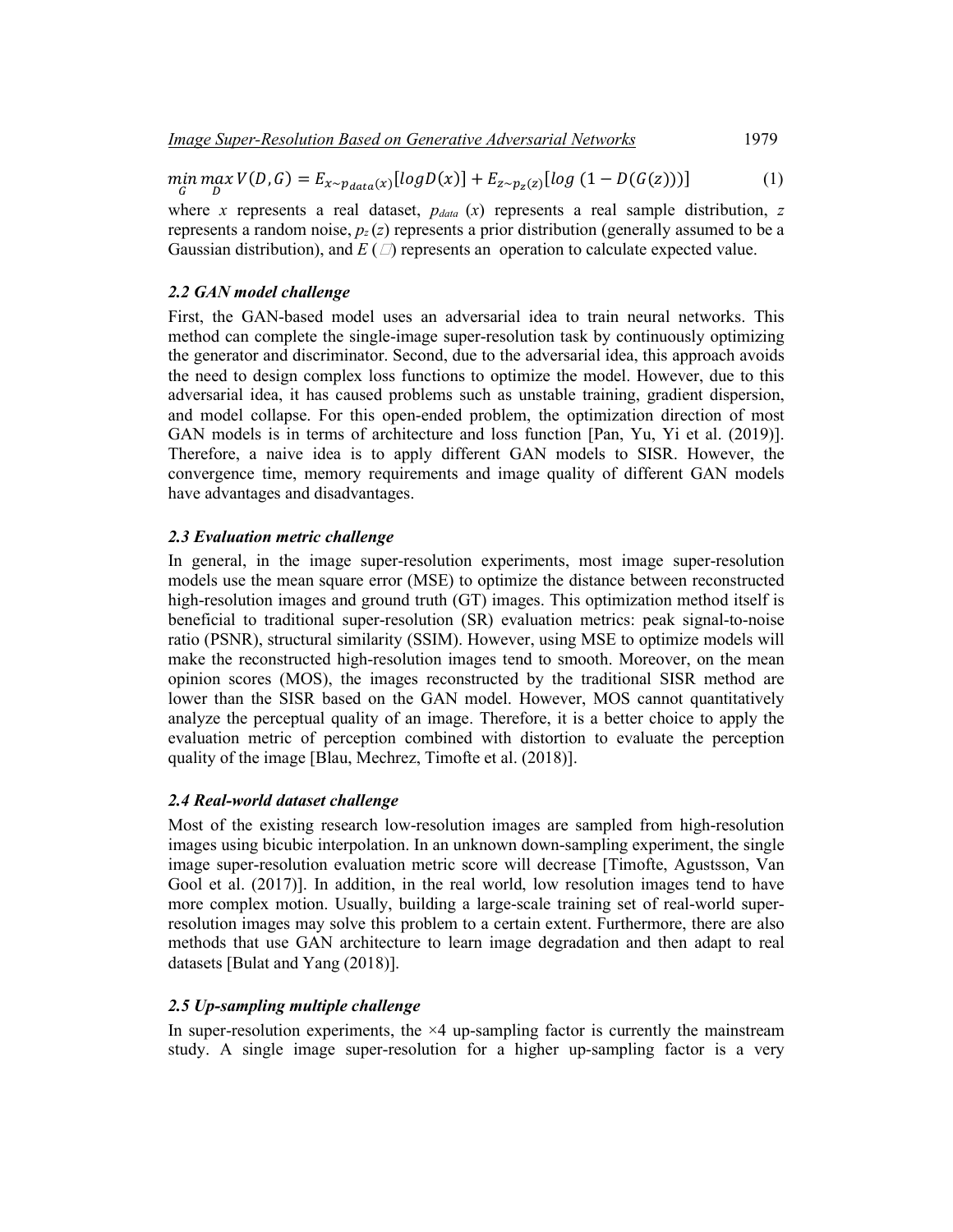challenging problem, because an image with a higher up-sampling factor needs more high-frequency information. Therefore, it is crucial how to recover the detail information of high-resolution images in a single image higher resolution reconstruction experiment. For the problem of higher resolution image reconstruction, it can be considered to integrate the reconstruction information of different scales by using a multi-scale reconstruction method [Wang, Perazzi, McWilliams et al. (2018)].

## **3 Datasets and evaluation metrics**

In order to train and evaluate a single image super-resolution model, some available datasets are needed for experiments. So far, the commonly used experimental datasets for single image super-resolution based on GAN model include: DIV2K [Agustsson and Timofte (2017)], Set5 [Bevilacqua, Roumy, Guillemot et al. (2012)], Set14 [Zeyde, Elad and Protter (2010)], BSD100 [Martin, Fowlkes, Tal et al. (2001)], Urban100 [Huang, Singh and Ahuja (2015)], PIRM [Blau, Mechrez, Timofte et al. (2018)]. Tab. 1 provides a brief summary of these datasets.

| <b>Dataset</b>     | <b>Classes</b> | <b>Contents</b>                        | Download link                                 |
|--------------------|----------------|----------------------------------------|-----------------------------------------------|
| DIV <sub>2</sub> K | 1000           | people, cities, fauna, sceneries, etc. | https://data.vision.ee.eth<br>z.ch/cvl/DIV2K/ |
| Set <sub>5</sub>   | 5              | baby, bird, butterfly, head, etc.      |                                               |
| Set <sub>14</sub>  | 14             | animals, humans, insects, etc.         | https://github.com/jbhua                      |
| BSD <sub>100</sub> | 100            | animals, buildings, people, etc.       | ng0604/SelfExSR                               |
| Urban $100$        | 100            | cities, urban, architectures, etc.     |                                               |
| <b>PIRM</b>        | 200            | people, objects, environments, etc.    | https://pirm.github.io/                       |

**Table 1:** SSIR public datasets

## *3.1 Public datasets*

The following sections introduce the common training and evaluation datasets for singleimage super-resolution based on the GAN model.

## *3.1.1 Training dataset*

**DIV2K dataset.** The dataset consists of high-quality images collected on the Internet, and it contains 1,000 RGB images with a resolution of 2 K. The DIV2 K dataset contains a variety of categories of content, including people, natural environments, flora and fauna, and more. The dataset is divided into a training set, a validation set, and a test set, and the numbers are 800, 100, and 100, respectively. The training set, validation set, and test set all have three down-sampling factors, which are  $\times 2$ ,  $\times 3$ , and  $\times 4$ , respectively.

## *3.1.2 Evaluation datasets*

**Set5 dataset.** The Set5 dataset contains 5 images, and the size of the images is generally small. This dataset contains high-low resolution images, and its down-sampling factors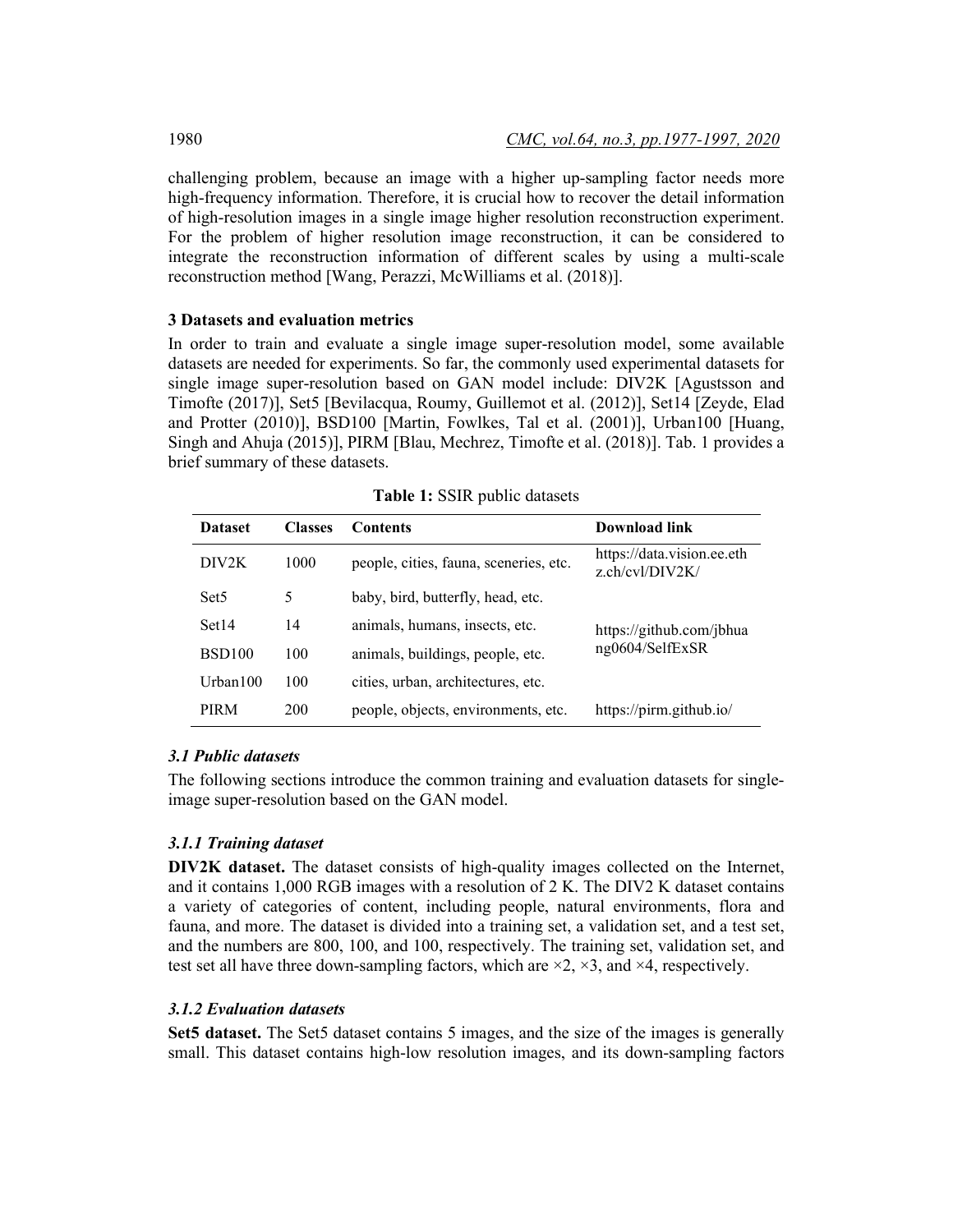include  $\times 2$ ,  $\times 3$ ,  $\times 4$ .

**Set14 dataset.** The Set14 dataset contains 14 images. The high-low resolution images in this dataset contain three down-sampling factors, which are  $\times$ 2,  $\times$ 3, and  $\times$ 4, respectively.

**BSD100 dataset.** The BSD100 dataset contains 100 kinds of images from real-life scenes. There are three different high-low resolution down-sampling factors in this dataset, which are  $\times$ 2,  $\times$ 3 and  $\times$ 4, respectively.

**Urban100 dataset.** The Urban100 dataset contains 100 high-resolution images from urban scenes. The high-low resolution images in this dataset contain two down-sampling factors, which are  $\times 2$  and  $\times 4$ , respectively.

**PIRM dataset.** The PIRM dataset contains a validation set and a test set, each containing 100 pairs of high-low resolution images. Furthermore, the down-sampling factor for high-low resolution images is only  $\times$ 4. This dataset is currently used primarily to measure the perception-distortion of images.

### *3.2 Evaluation metrics*

Existing image super-resolution evaluation metrics can be divided into two categories: based on reconstruction accuracy (PSNR, SSIM) and based on visual perception (PI, Root Mean Square Error).

**Peak signal to noise ratio (PSNR).** PSNR represents the ratio of the maximum power of the signal to the power of the signal noise. Given a real image *x* and a reconstructed image *y* whose pixels are both *N*, then MSE and PSNR can be defined as:

$$
MSE = \frac{1}{N} \sum_{i=1}^{N} (x - y)^2
$$
  
\n
$$
PSNR = 10 \log_{10} \left( \frac{L^2}{MSE} \right)
$$
 (2)

Here, *L* is generally 255, which represents the largest pixel value of an 8-bit image.

**Structural similarity (SSIM).** SSIM is used to measure the similarity of two images, and its value is 0 to 1. A larger SSIM value indicates a smaller degree of image distortion, which means that the image quality is better. Given a real image *x* and a reconstructed image *y*, SSIM can be defined as:

$$
SSIM(x, y) = \frac{(2\mu_x \mu_y + c_1)(2\mu_{xy} + c_2)}{(\mu_x^2 + \mu_y^2 + c_1)(\sigma_x^2 + \sigma_y^2 + c_2)}
$$
(4)

Here,  $\mu_x$  and  $\mu_y$ ,  $\sigma_x^2$  and  $\sigma_y^2$  represent the corresponding mean and variance of the image *x* and the image *y*, respectively. The  $\mu_{xy}$  is expressed as the covariance of *x* and *y*. For the constants  $c_1$  and  $c_2$ , they are constrained by  $c_1 = (k_1L)^2$  and  $c_2 = (k_2L)^2$ , respectively. Where  $k_1$ and *k2* take a smaller constant (e.g., 0.01) and *L* represents the largest possible pixel value.

**Perceptual index (PI) and root mean square error (RMSE).** The perceptual-distortion plane consists of the PI of the vertical axis and the RMSE of the horizontal axis. By setting the RMSE value, it can be divided into three regions (regions 1/2/3 were defined by RMSE≤11.5/12.5/16 respectively) as shown in Fig. 2. In Fig. 2, the model cannot be implemented in the area below the curve, which shows that perception and distortion can only achieve better performance by trade-off. PI combines the non-reference image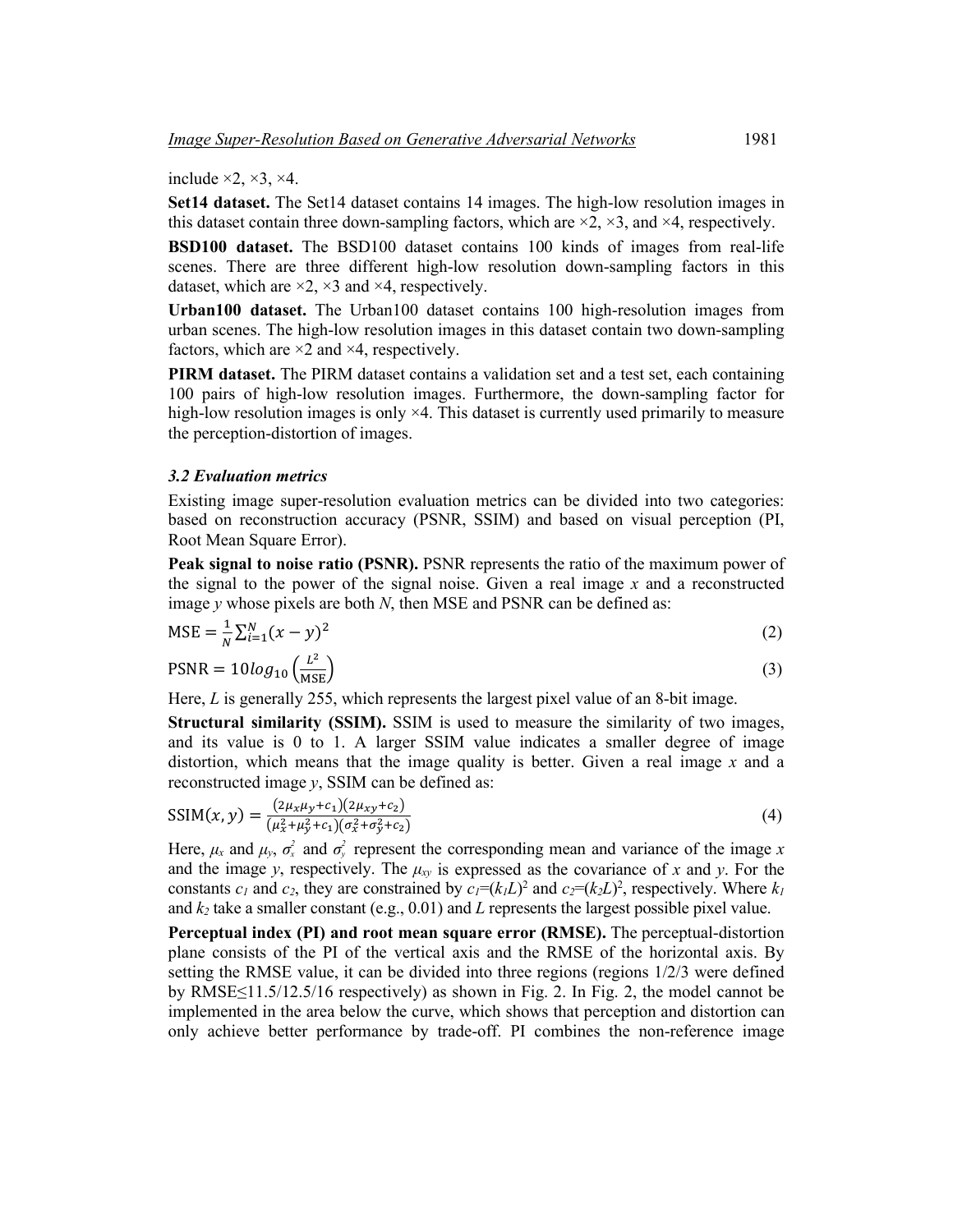quality measurements of Ma et al. [Ma, Yang, Yang et al. (2017)] and NIQE [Mittal, Soundararajan and Bovik (2012)], which can be expressed as:

$$
PI = \frac{1}{2} \left( (10 - Ma) + NIQE \right)
$$
 (5)

The RMSE is calculated as the square root of the Mean Squared Error (MSE) of all pixels in all images and can be expressed as:

RMSE = 
$$
(\frac{1}{M} \sum_{i=1}^{M} \frac{1}{N_i} ||x_i^{HR} - x_i^{EST}||^2)^{1/2}
$$
 (6)

where  $x_i^{HR}$  and  $x_i^{EST}$  represent the ground truth and estimated image, respectively.  $N_i$  represents the number of pixels in  $x_i^{\text{HR}}$  and M represents the number of images in the test set.



**Figure 2:** Perceptual-distortion plane

### **4 SISR reconstruction based on GAN model**

The traditional SISR method training neural networks use the  $L_1/L_2$  cost function, which makes the reconstruction results have higher PSNR and SSIM. However, the reconstructed high-resolution images lack rich details. At present, generative adversarial network (GAN) and its variants have achieved remarkable results in the field of images. The GAN-based method uses a discriminator to judge the authenticity of reconstructed high-resolution images, which makes the generated high-resolution images closer to the real images as a whole. Besides, the reconstructed images have more details and are more consistent with human visual perception. The GAN-based image super-resolution network structure is improved on the SGAN. The basic generator network and discriminator network are shown in Figs. 3 and 4, respectively. In Fig. 3, the gray box represents a feature extraction module (FEM), which includes multiple feature extraction blocks and a convolution layer (Conv) and an optional batch normalization layer (BN). In most GAN-based image super-resolution methods, their main improvement directions are discriminator networks, generator networks, and loss functions. Moreover, there are other improvement directions. For example, Shama et al. [Shama, Mechrez, Shoshan et al. (2019)] adds an adversarial feedback loop (AFL) to the SGAN. In other words, they add a feedback module based on the discriminator and generator, which enables the model to use the discriminator information during the testing stage. Next, we will introduce improvements in discriminator networks, generator networks, and loss functions. Besides, in order to maintain a good balance between RMSE and PI, Luo et al. [Luo,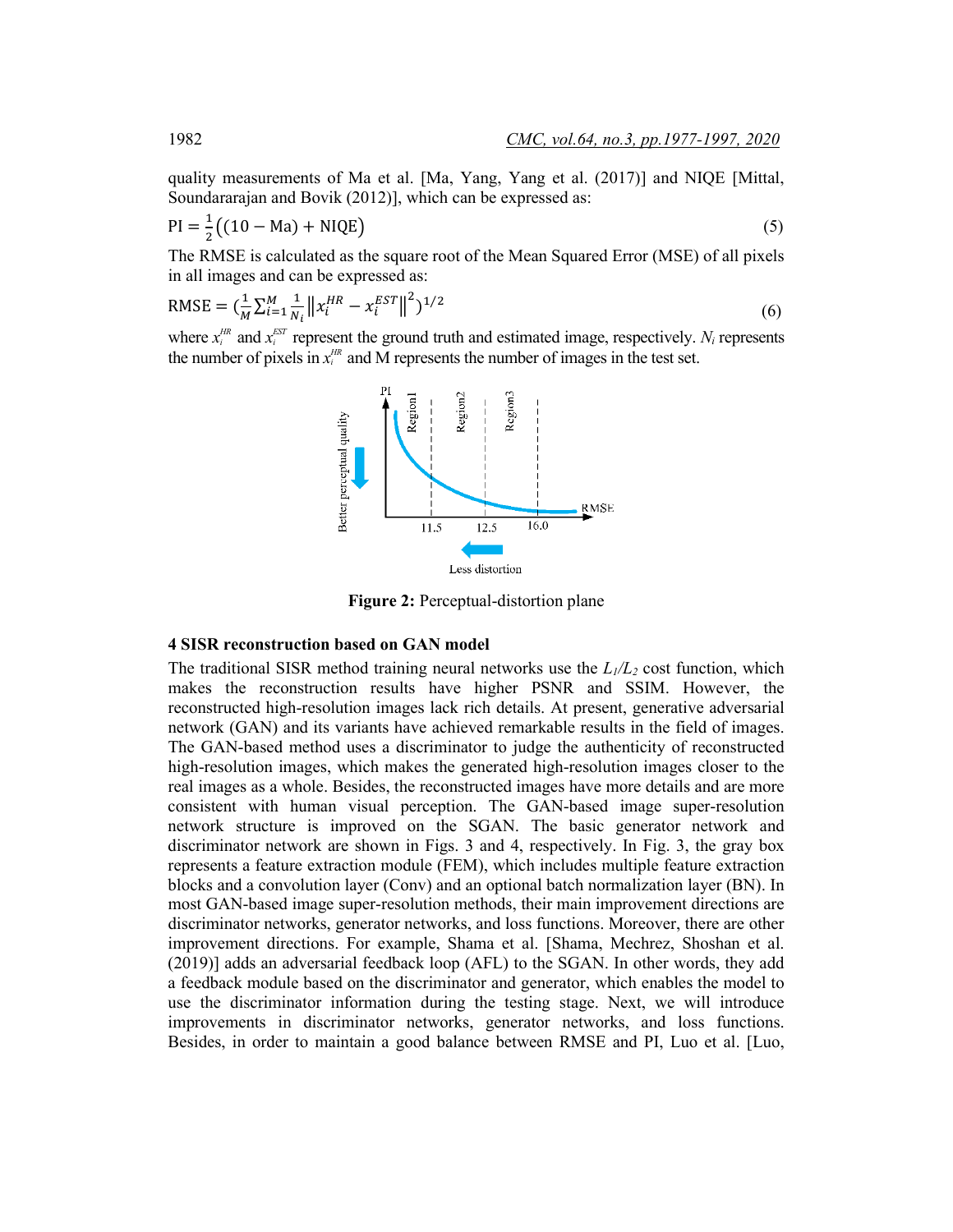Chen, Xie et al. (2018)] used two complementary GAN networks, named Bi-GANs-ST. One memory residual GAN (MR-GAN) is used to reduce the RMSE score, and another weight-aware GAN (WP-GAN) is used to reduce the PI score. Zhong et al. [Zhong and Zhou (2020)] used a latent spatial regularization (LSR) generator network in the proposed LSRGAN. They added a companion encoder to apply regularization conditions to the GAN to generate a more ideal image manifold.

## *4.1 Discriminator network*

Currently, part of the work is improved on the discriminator network [Lee, Lee, Lee et al. (2019); Park, Son, Cho et al. (2018); Wang, Perazzi, McWilliams et al. (2018)]. Lee et al. [Lee, Lee, Lee et al. (2019)] studied the discriminator of SRGAN [Ledig, Theis, Huszár et al. (2017)] and found that strided convolution layers and maxpooling layers of the VGG network would cause detailed information losses and visual artifacts. Therefore, they proposed a resolution-preserving SRGAN (RPSRGAN). First, in order to keep the details in the discriminator network, they set the stride size of the convolutional layers to 1. Then, the maxpooling layers are removed after training the VGG network. To reduce the small amount of high-frequency noise generated in the SISR based on the GAN model, Park et al. [Park, Son, Cho et al. (2018)] used an additional discriminator in the feature domain. First, a traditional image discriminator is used to process pixel-level images. Besides, a feature discriminator attempts to distinguish the authenticity of the reconstructed image based on the extracted feature map. Similarly, Zhu et al. [Zhu, Chen, Peng et al. (2020)] also used multiple feature discriminators in the proposed GAN-IMC. They used three discriminators to distinguish the three aspects of the input image: image, morphology, and color. From the experimental results of these improved discriminators, the perceptual quality of reconstructed images can be improved to a certain extent.



**Figure 4:** Discriminator network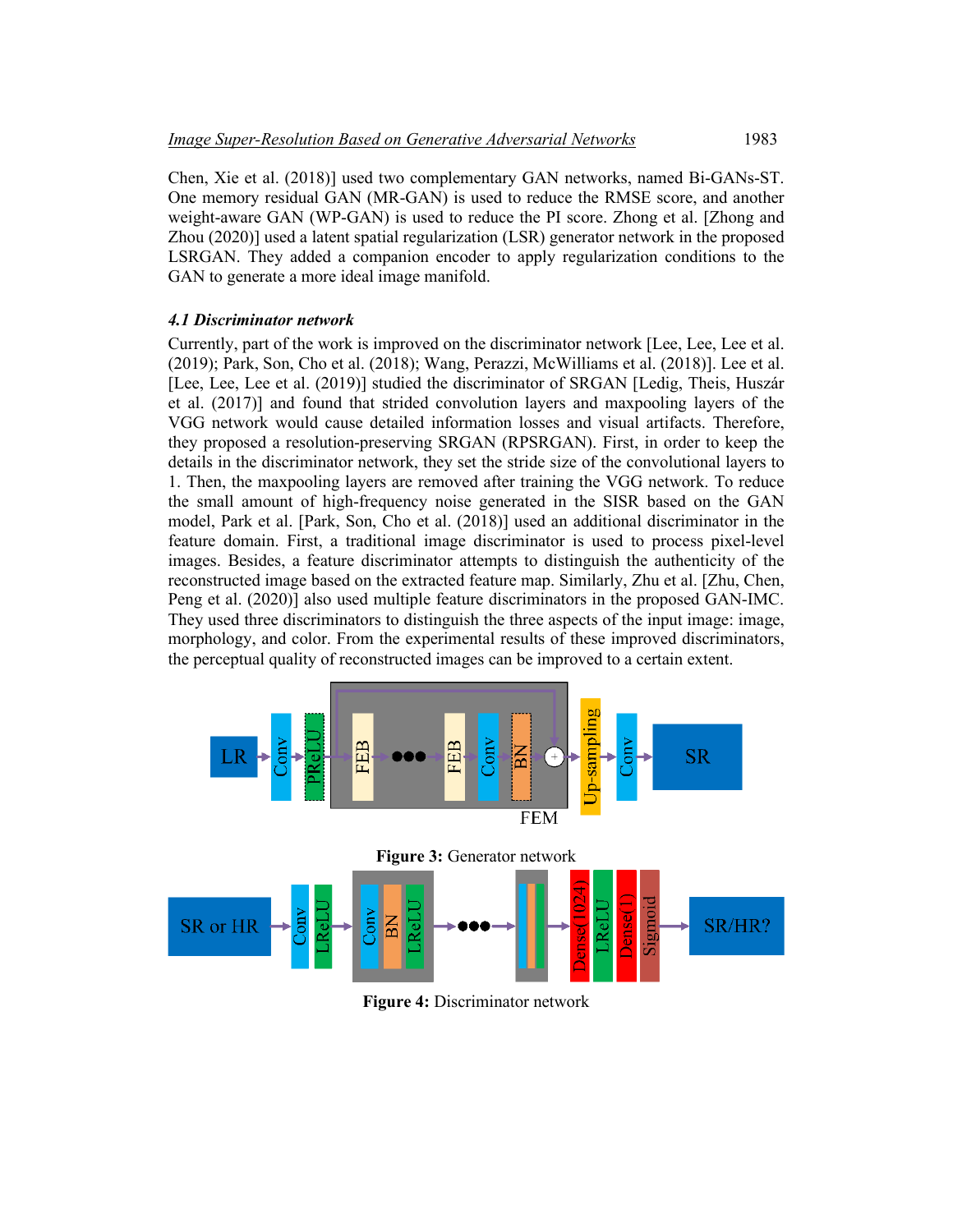## *4.2 Generator network*

At present, most researches on improving the GAN generator network mainly enhance the FEM of the single generator network in Fig. 3. Unlike improving a single generator network, a multi-scale generator network extends a single generator network to multiple scales for reconstruction. Next, we will introduce the improvement methods of these two parts.

## *4.2.1 FEM improvements*

**Residual block (RB) with/without batch normalization.** Yu et al. [Yu and Porikli (2016)] earlier used a generative adversarial network for super-resolution reconstruction of images. They used multiple convolutional layers to build a generator network, and output face images with a  $\times$ 8 up-sampling factor. It is well known that deeper networks can improve the performance of the model, but as the number of network layers increases, it will lead to gradient dispersion or gradient explosion. This problem can be solved using normalized initialization and intermediate normalization layers. However, when the network reaches a certain depth, it will cause model degradation. With the introduction of the deep residual network, this problem is solved. Therefore, early improved generator networks mostly use the residual network. Ledig et al. [Ledig, Theis, Huszár et al. (2017)] proposed SRGAN earlier, and the generator network is shown in Fig. 3. They used 16 residual blocks with BN layers in the feature extraction block (FEB), as shown in Fig. 5(a). Similarly, Lee et al. [Lee, Lee, Lee et al. (2019)] also use the same generator network.

Recently, some experimental results show that removing BN layers can improve the performance of generator networks and reduce the computational complexity of generator networks. Therefore, subsequent work removed all BN layers from the FEM. The EUSR-PCL proposed by Cheon et al. [Cheon, Kim, Choi et al. (2018)] used FEB as shown in Fig. 5(b), and removed PReLU in the dashed box in Fig. 3. Furthermore, Choi et al. [Choi, Kim, Cheon et al. (2019)] used a similar architecture in the proposed 4PP-EUSR.

**Residual block with scaling (RB-Scaling).** Model performance can be improved by increasing the number of feature maps. However, too many feature maps will cause the network training process to be unstable. Therefore, some models add a residual scaling factor (e.g., 0.1) behind the last convolution layer of the residual block to stabilize the network training process. PESR Vu et al. [Vu, Luu, Yoo et al. (2018)] and EPSR Vasu et al. [Vasu, Thekke and Rajagopalan (2018)] both used scaled residual blocks, as shown in Fig. 5 (c).

**Residual dense block (RDB) with scaling.** Recent research results show that densely connected neural network layers can alleviate the gradient dispersion problem. In addition, the densely connected networks can better reuse features. However, densely connected networks cannot be designed as deeply as residual networks. Therefore, part of the work combined the residual network and the densely connected network into a residual dense block (RDB). Wang et al. [Wang, Yu, Wu et al. (2018)] used residual dense blocks with scaling factors to improve FEB in the proposed ESRGAN, as shown in Fig. 5(d). Chen et al. [Chen, Liu, Liu et al. (2019); Shama, Mechrez, Shoshan et al. (2019)] used a similar approach. Among them, Chen et al. [Chen, Liu, Liu et al. (2019)] made a change on the densely connection network of Fig. 5(d). They move the residual scaling to skip-connection.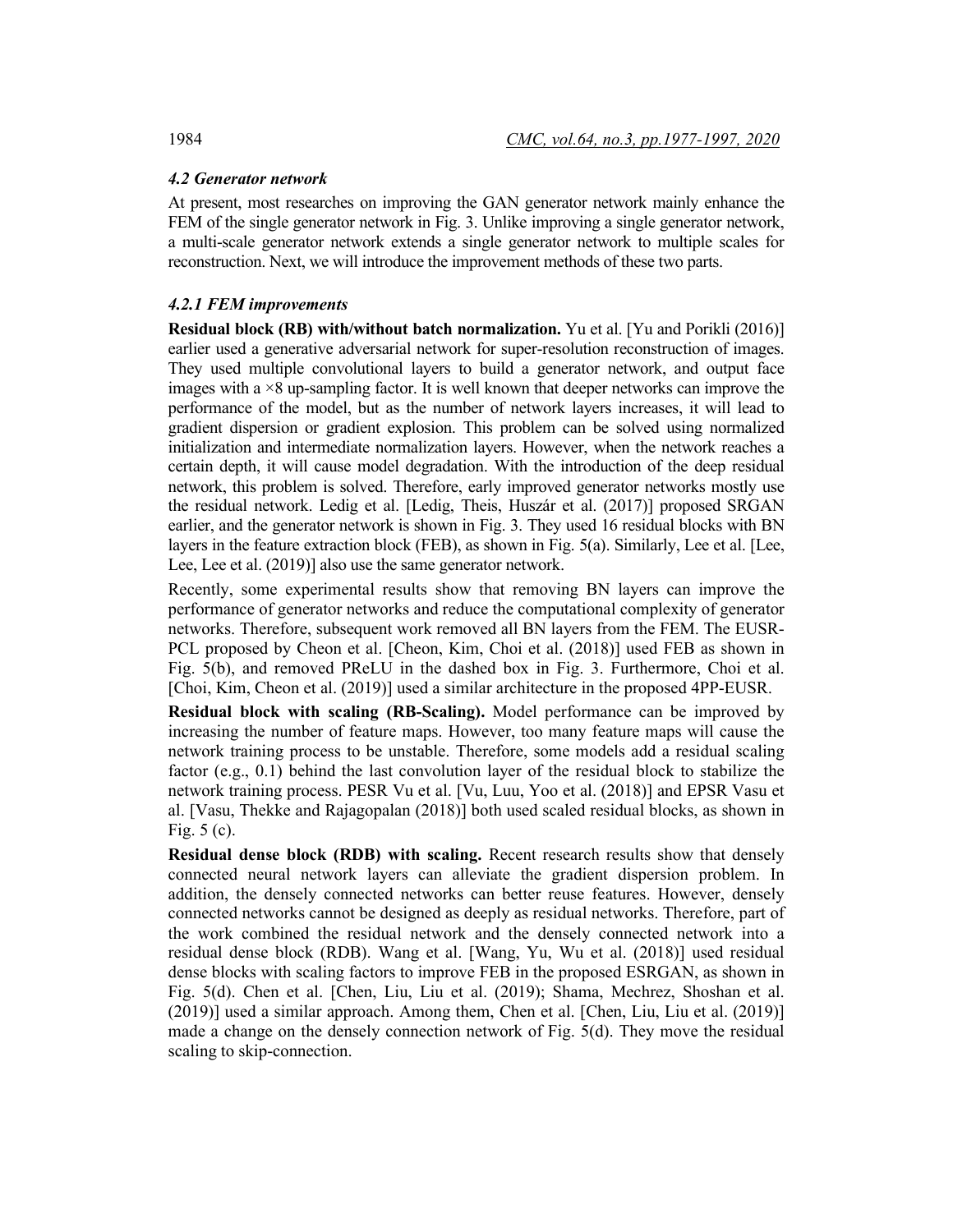

(d) RDB with Scaling **Figure 5:** Different feature extraction blocks

## *4.2.2 Multi-scale generator network*

The multi-scale generator network is shown in Fig. 6. The network can complete image super-resolution tasks in three different scales. In Fig. 6, FEB and FEM can refer to Figs. 5(b) and 3, respectively.



**Figure 6:** Multi-scale generator network

**Improved up-sampling.** The sub-pixel convolution layer was first proposed by Shi et al. [Shi, Caballero, Huszár et al. (2016)]. They fed a single LR of size  $H \times W \times C$  into convolutional layers to generate  $r^2C$  feature maps, all of which are  $H \times W$  in size. Where, *H*, *W*, and *C* are the height, width, and number of channels of the LR, respectively. Moreover, *r* represents an up-sampling factor. The sub-pixel convolution operator rearranges generated feature maps into a single Super-resolution image of size *rH*×*rW*×*C*, as shown in Fig. 7(a). Unlike the method of generating  $r^2C$  feature maps directly through convolutional layers, Cheon et al. [Cheon, Kim, Choi et al. (2018); Choi, Kim, Cheon et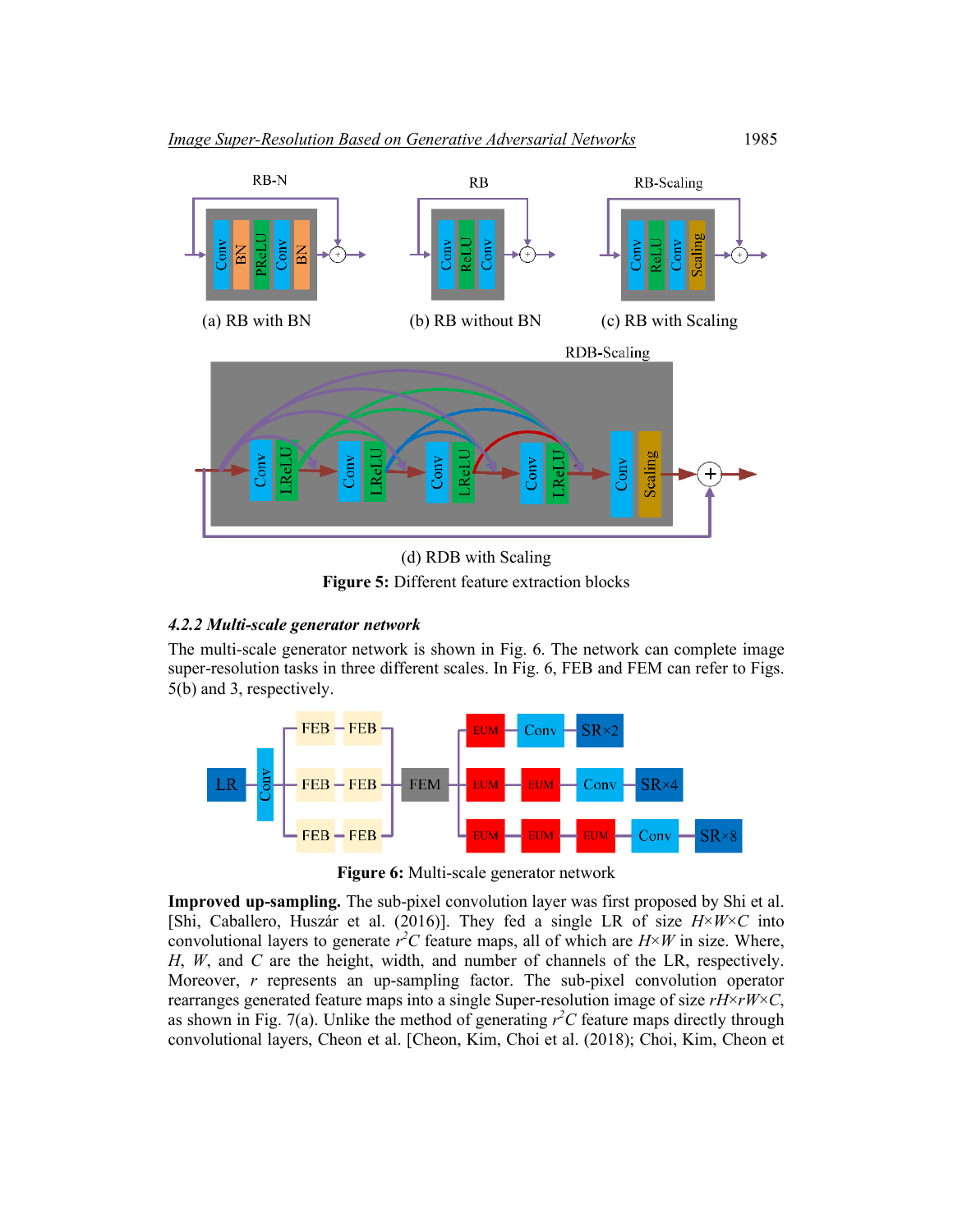al. (2019)] both use enhanced up-sampling modules [Kim and Lee (2018)]. Specifically, they replaced Conv in the original up-sampling with 4 FEMs, as shown in Fig. 7(b). It should be noted that each FEM generates the same number of feature maps as the input.



**Figure 7:** Different up-sampling modules

## *4.3 Loss function*

GAN-based perception SISR can generate natural images mainly due to the adversarial network. In order to further improve the perceptual quality of images, most studies apply different loss functions while improving the GAN network. Ledig et al. [Ledig, Theis, Huszár et al. (2017)] used a perceptual loss function in SRGAN, which includes a content loss and an adversarial loss. The content loss includes a pixel-based MSE loss  $(L_2 \text{ loss})$ and a feature space-based VGG loss. Generally, the network uses MSE to ensure that the reconstructed image is similar to the ground truth image. These losses are defined as:

$$
L_{MSE} = ||I_{SR} - I_{HR}||_2^2
$$
\n(7)

Here,  $I_{SR}$  represents a reconstructed super-resolution image, and  $I_{HR}$  represents a ground truth image.

Besides, the network also uses VGG loss to improve image perceptual quality. The loss function can be expressed as:

$$
L_{VGG} = ||\phi(I_{SR}) - \phi(I_{HR})||_2^2
$$
\n(8)

where, *ϕ* indicates the VGG19 network feature layers.

In addition to the content loss introduced above, there are the adversarial loss *LG\_adv* of the GAN generator and the adversarial loss  $L_{D\_adv}$  of the discriminator. Their loss function is defined as:

$$
L_{G\_adv} = -\mathcal{E}_{I_{LR}} \log D(G(I_{LR})) \tag{9}
$$

$$
L_{D\_adv} = -E_{I_{HR}} \log D(I_{HR}) - E_{I_{LR}} \log D(1 - G(I_{LR})) \tag{10}
$$

Here, *G* and *D* represent a generator and a discriminator, respectively.

Since SRGAN was proposed, most studies have attempted to improve its content loss and adversarial loss. According to the expressions in the existing literature, we reclassify the content loss into content loss (e.g.,  $L_2$  loss) and perception loss (e.g.,  $L_{VGG}$  loss). Next, we will introduce some improved loss functions.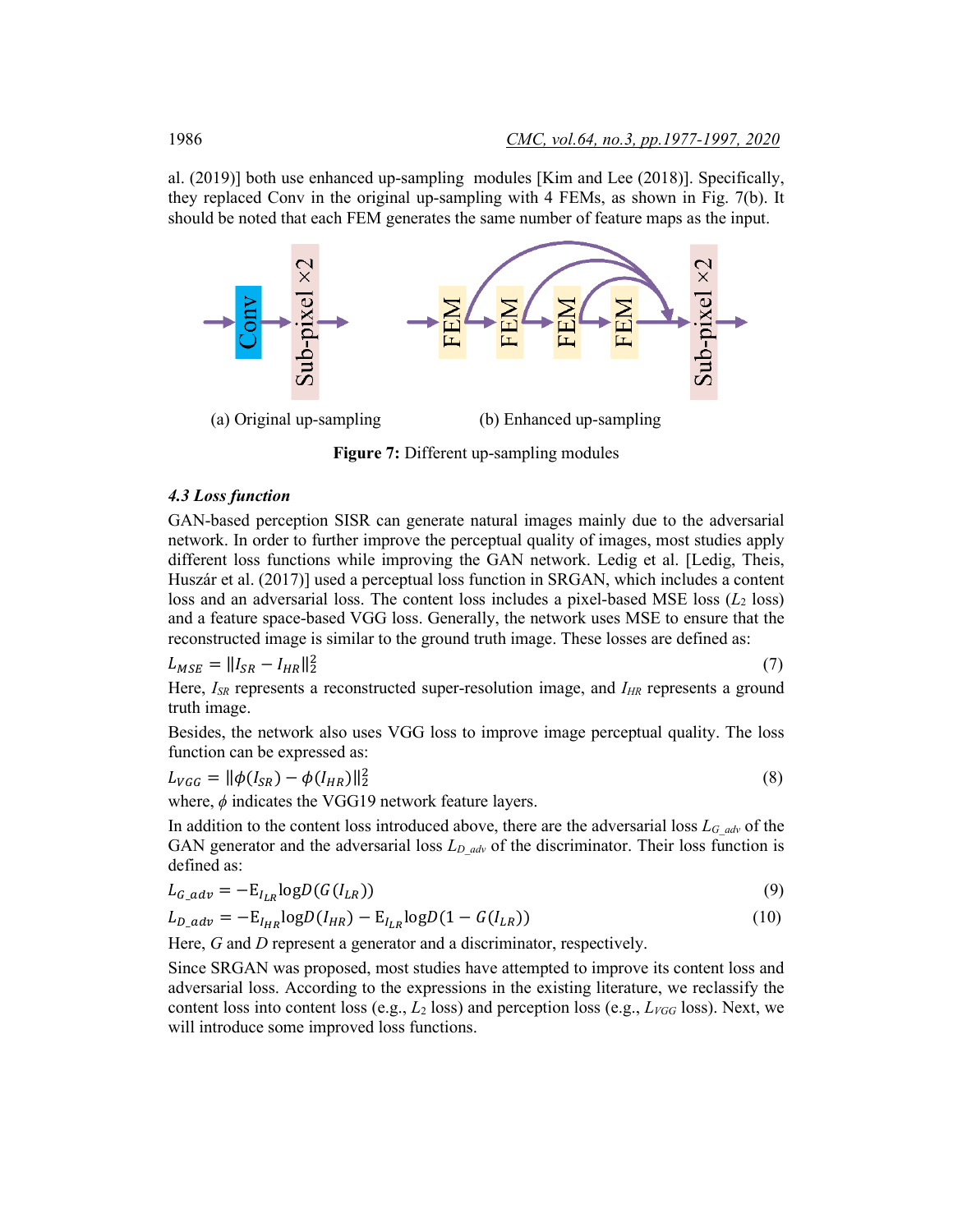### *4.3.1 Improved content loss*

 $L_1$  **loss.** In addition to using  $L_2$  loss, some work also uses  $L_1$  loss to evaluate the 1-norm distance between the reconstructed super-resolution image and the ground truth image [Cheon, Kim, Choi et al. (2018); Wang, Yu, Wu et al. (2018); Chen, Liu, Liu et al. (2019)]. The  $L_1$  loss can be calculated as:

$$
L_1 = \mathbf{E}_{I_{LR}} ||G(I_{LR}) - I_{HR}||_1
$$
\n(11)

where,  $I_{LR}$  means a low-resolution image, and  $I_{HR}$  means a ground truth image.

**Total variance loss.** To alleviate the problem of high frequency noise amplification in GAN, Vu et al. [Vu, Luu, Yoo et al. (2018)] used a total variance loss function. The loss function is expressed as:

$$
L_{TV} = -\sum_{i,j,k} (|I_{i,j+1,k}^{SR} - I_{i,j,k}^{SR}| + |I_{i,j,k+1}^{SR} - I_{i,j,k}^{SR}|) \tag{12}
$$

**Rank-content loss.** In traditional image accuracy SR experiments, using MSE as a loss function is beneficial to PSNR. However, in perceptual super-resolution experiments, there is no direct loss function to optimize PI. Therefore, most perceptual SR methods cannot show stable performance. For example, different SR methods have advantages and disadvantages on different test sets. In order to alleviate this problem, Zhang et al. [Zhang, Liu, Dong et al. (2019)] proposed RankSRGAN. They train a Ranker that can learn perceptual metric behavior, and then use a Rank-content loss to optimize perceptual quality. The loss function is shown as:

$$
L_{Rank} = \text{sigmoid}(R(G(I_{LR})))\tag{13}
$$

Here,  $R(G(I_{LR}))$  represents the ranking score of  $I_{LR}$ .

## *4.3.2 Improved perceptual loss*

**VGG19 loss combined with Resnet50 loss.** Most GAN-based image super-resolution uses a pre-trained VGG19 network to calculate the perceptual loss. They calculate the MSE of *I<sub>SR</sub>* and *I<sub>HR</sub>* in the feature space, as shown in Eq. (8). The difference is that Chen et al. [Chen, Liu, Liu et al. (2019)] calculated the 1-norm distance of *ISR* and *IHR* in the feature space. Moreover, they combined VGG19 and Resnet50 to jointly develop a new perceptual loss. The perceptual loss can be defined as:

$$
L_{VGG-Res} = \mathbb{E} \left\| VGG(I_{SR}) - VGG(I_{HR}) \right\|_1 + \mathbb{E} \left\| Resnet(I_{SR}) - Resnet(I_{HR}) \right\|_1 \tag{14}
$$

**Differential content loss.** Cheon et al. [Cheon, Kim, Choi et al. (2018)] used a differential content loss to evaluate the distance between the reconstructed superresolution image and the ground truth image at a deeper level. The loss function can be calculated as:

$$
L_{DC} = \frac{1}{WH} \left( \sum_{w} |d_x I_w^{HR} - d_x I_w^{SR}| + \sum_{h} |d_y I_h^{HR} - d_y I_h^{SR}| \right) \tag{15}
$$

where,  $d_x$  and  $d_y$  represent horizontal and vertical differential operators, respectively.

**Discrete cosine transform loss.** For traditional content loss, improving the distortion-based performance of the image will reduce the perceptual quality. However, perception loss can better alleviate this situation. Therefore, the application of new perceptual loss is a key to improve distortion and perception. In this problem, Cheon et al. [Cheon, Kim, Choi et al.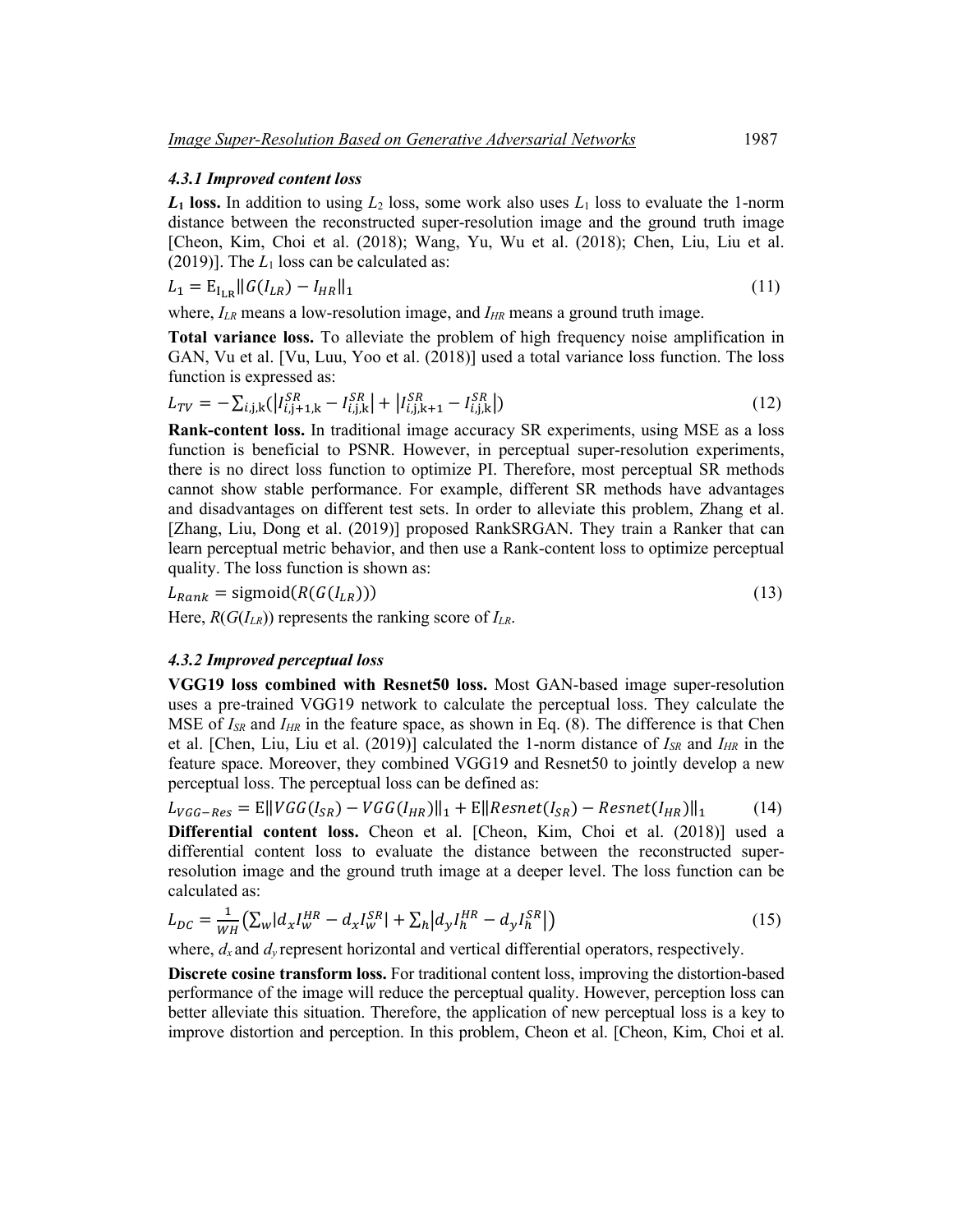(2018)] used a discrete cosine transform loss function to compare the differences between two images in the frequency domain. The DCT loss function can be expressed as:

$$
L_{DCT} = \frac{1}{WH} \left( \sum_{w} \sum_{h} \left\| DCT(I^{HR})_{w,h} - DCT(I^{SR})_{w,h} \right\|^2 \right) \tag{16}
$$

Here, *DCT(I)* represents the DCT coefficient of the image *I*.

### *4.3.3 Improved adversarial loss*

**Relativistic GAN loss.** Because SRGAN uses an adversarial loss function of binary cross entropy, this will cause model training to be unstable. Therefore, some studies have tried to stabilize the training process of GAN models with other adversarial losses [Vu, Luu, Yoo et al. (2018); Wang, Yu, Wu et al. (2018)]. In SRGAN, the discriminator can be expressed as  $D(x)$ =sigmoid( $C(x)$ ), where  $C(x)$  represents the output of a no-transformed discriminator. Vu et al. [Vu, Luu, Yoo et al. (2018)] and Wang et al. [Wang, Yu, Wu et al. (2018)] both introduced Relativistic GAN [Jolicoeur-Martineau (2018)] for improved networks. Among them, Eqs. (17) and (18) are relativistic GAN (RGAN) loss, and Eqs. (19) and (20) are relativistic average GAN loss. These loss functions are defined as:

$$
L_{G_R} = -\mathcal{E}_{(I_{LR}, I_{HR})}[\log(\text{sigmoid}(C(G(I_{LR})) - C(I_{HR})))]
$$
\n(17)

$$
L_{D_R} = -\mathcal{E}_{(I_{LR}, I_{HR})}[\log(\text{sigmoid}(C(I_{HR}) - C(G(I_{LR}))))]
$$
\n(18)

$$
L_{G_Ra} = -E_{I_{HR}}[\log(1 - D_{Ra}(I_{HR}, G(I_{LR})))] - E_{I_{LR}}[\log(D_{Ra}(G(I_{LR}), I_{HR}))]
$$
(19)

$$
L_{D_R a} = -E_{I_{HR}} [\log (D_{Ra} (I_{HR}, G(I_{LR})))] - E_{I_{LR}} [\log (1 - D_{Ra} (G(I_{LR}), I_{HR}))]
$$
(20)

where, 
$$
D_{Ra}(I_{HR}, G(I_{LR}))
$$
 =sigmoid( $C(I_{HR})$ - $E_{ILR}$  [ $C(G(I_{LR}))$ ]).

**Focal RGAN loss.** In a single-image super-resolution experiment, images with rich textures and patches are more difficult to reconstruct. To solve this problem, Vu et al. [Vu, Luu, Yoo et al. (2018)] used a focal loss to emphasize difficult training samples. They emphasize difficult samples and reduce the weight of simple samples, which increases the texture reconstruction in the images. The loss function is expressed as:

$$
L_{F\_RGAN} = -\sum (1-p)^{\gamma} \log(p) \tag{21}
$$

Here, *γ* is a focusing parameter,  $p = \sigma$  (*C*(*G*(*I<sub>LR</sub>*))- *C*(*I<sub>HR</sub>*)), *C* is obtained before the last sigmoid function  $\sigma$  of the discriminator.

**Other GAN losses.** In addition to the above improved adversarial losses, there are some studies that also use GAN losses in other variants. Purohit et al. [Purohit, Mandal, Rajagopalan et al. (2018)] used conditional GAN loss [Mirza and Osindero (2014)] (*L<sub>CGAN</sub>*) in the proposed MRDN-GAN, Lee et al. [Lee, Chuang and Wang (2019)] used Wasserstein GAN loss [Arjovsky, Chintala and Bottou (2017)] ( $L_{WGAN}$ ) in the proposed RCAN-GAN.

## **5 Results of SISR reconstruction in recent year**

In this section, we analyze the advantages and disadvantages of different GAN-based SISR methods through multiple comparative experiments. It should be noted that the experimental up-sampling factor for all the analyses below is ×4.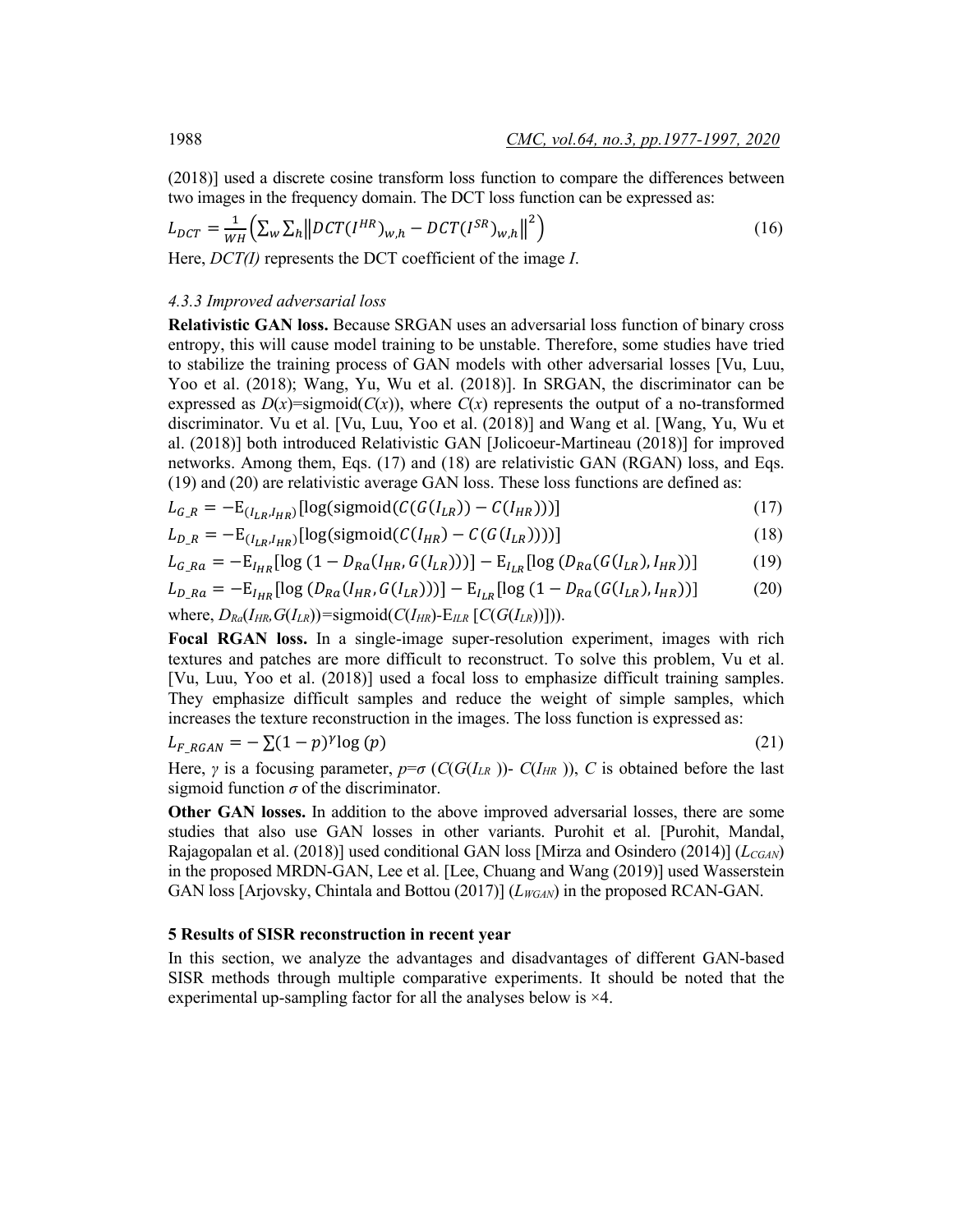## *5.1 Comparison of training time and model parameters*

First, we compare the training time and parameters of different models, as shown in Tab. 2. The lower the PI calculated on the PIRM-self validation set, the better the perceptual quality. "Parameters" of Tab. 2 indicates the size of the generator network. "\*" of Tab. 2 indicates that the experimental result is from RPSRGAN. As can be seen from Tab. 2, EPSR and ESRGAN can achieve better perceptual quality. However, their model parameters are 28 times and 33 times larger than that of SRGAN, respectively. Moreover, EPSR takes about 3 times more training time than SRGAN. Furthermore, it can be seen from Tab. 2 that the currently widely used training dataset is the DIV2K dataset. Since the dataset has fewer classes, the Flickr2K dataset [Lim, Son, Kim et al. (2017)] is also used in the ESRGAN experiment. They found that using additional training data with rich textures was more conducive to restoring the texture of the image.

| Method          | <b>Training dataset</b> | GPU             | Parameters(M) | Time(h) | PI    |
|-----------------|-------------------------|-----------------|---------------|---------|-------|
| $SRGAN*$        | DIV2K                   | TitanX Pascal   | 1.54          | 12      | 2.238 |
| <b>EPSR</b>     | DIV2K                   | TitanX Pascal   | 43.07         | 45      | 2.069 |
| <b>ESRGAN</b>   | DIV2K                   | Titan Xp        | 51.02         |         | 2.040 |
| EUSP-PCL        | DIV2K                   | <b>GTX 1080</b> |               | 48      | 2.818 |
| <b>MRDN-GAN</b> | DIV2K                   | Titan X         | >5.0          | 66      | 2.190 |
| <b>PESR</b>     | DIV2K                   | Titan Xp        |               | 20      | 2.130 |
| <b>RPSRGAN</b>  | $DIV2K + Flick2K$       | TitanX Pascal   | 1.54          | 26      | 2.196 |

**Table 2:** Comparison of models parameters and training time

## *5.2 Comparison of PI scores for PSNR models*

At present, most GAN-based perceptual SISR studies have used PSNR-oriented network structures as generators of GAN models. Tab. 3 briefly summarizes the PSNR and PI values obtained by some PSNR models on different datasets. Where, the results of the three models of SRCNN [Dong, Loy, He et al. (2014)], VDSR [Kim, Lee, Lee et al. (2016)] and EDSR [Lim, Son, Kim et al. (2017)] are from Vu et al. [Vu, Luu, Yoo et al. (2018)]. The DBPN [Haris, Shakhnarovich and Ukita (2018)] and RCAN [Zhang, Li, Li et al. (2018)] results are from Cheon et al. [Cheon, Kim, Choi et al. (2018)] and Lee et al. [Lee, Chuang and Wang (2019)], respectively. It can be seen from Tab. 3 that the PSNR-oriented model can achieve a lower PI value to a certain extent while achieving a higher PSNR value. This shows that the PSNR and PI are not completely opposite, and better PSNR models can be used in the future to perceptual SISR experiments. Besides, it is necessary to see that the PI scores obtained by the PSNR-oriented models is far less than the PI values calculated by the high resolution datasets. This also shows that most of the current PSNR-oriented models cannot adapt well to perceptual SISR experiments. However, on the other hand, using a better PSNR model for GAN-based perceptual SISR architecture may further improve the images perceptual quality.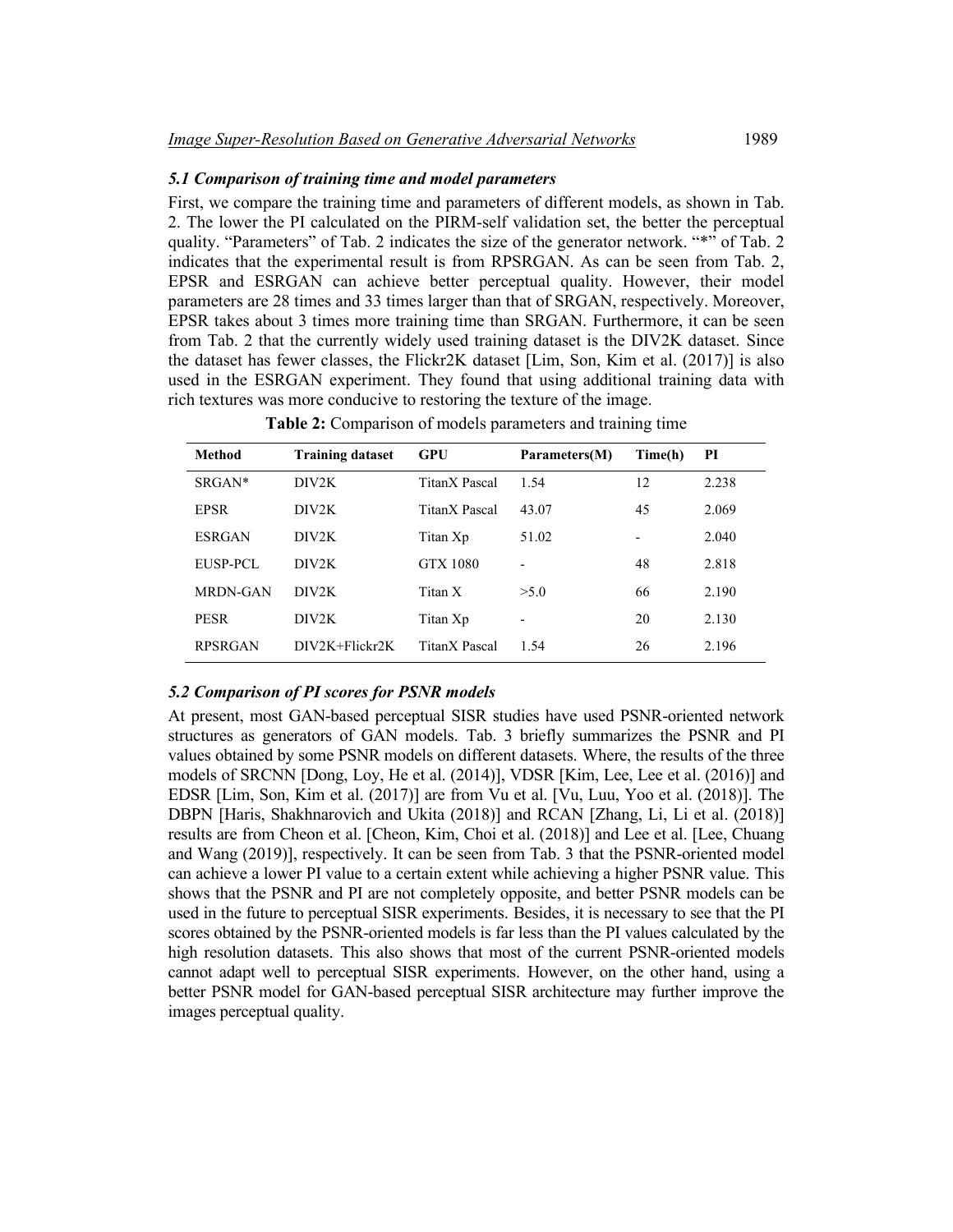| Method       | Set5       | Set14      | <b>BSD100</b> | Urban100   |
|--------------|------------|------------|---------------|------------|
| <b>SRCNN</b> | 30.48/6.79 | 27.50/6.03 | 26.90/6.04    | 24.52/5.94 |
| VDSR         | 31.35/6.45 | 28.03/5.77 | 27.29/5.70    | 25.18/5.54 |
| <b>DBPN</b>  | 32.47/6.10 | 28.82/5.57 | 27.72/5.54    | 26.38/5.19 |
| <b>EDSR</b>  | 32.46/6.00 | 28.80/5.52 | 27.71/5.40    | 26.64/5.14 |
| <b>RCAN</b>  | $32.63/-$  | $28.87/-$  | 27.77/5.14    | 26.82/4.98 |
| <b>HR</b>    | $-13.62$   | $-13.48$   | $-2.30$       | $-73.70$   |

**Table 3:** PI comparison for PSNR-oriented models

## *5.3 Comparison of perceptual SISR models*

Tab. 4 compares the PSNR and PI of different models on Set5, Set14, BSD100 (B100), and Urban100 (U100). It can be seen from Tab. 4 that models with lower PI scores tend to have lower PSNR scores. Combining Tabs. 3 and 4 shows that the PI values obtained by most models on different datasets are already lower than the PI scores calculated by the high-resolution datasets themselves. This shows the point that GAN-based perceptual SISRs may generate excessively realistic images. Moreover, it can be seen from Fig. 8 that the image reconstructed by the GAN method is sharper and has a lower PI than the image reconstructed by the Bicubic method. However, the PSNR obtained by the GAN method is lower in terms of image accuracy (PSNR). This shows that it is significant to apply PI to evaluate the perceptual quality of the generated images.

Furthermore, SRResNet in Tab. 4 is a generator network in SRGAN, which is a PSNRoriented model. It can also be seen from Tab. 4 that the super-resolution images generated by the GAN architecture is inferior to the PSNR model generated images in the PSNR values. However, GAN-based perceptual SISR can balance PSNR and PI through perceptual trade-off schemes. This method is more advantageous for tasks that require image quality and reconstruction accuracy in the future.

From the above analysis, for the perceptual SR methods, pursuing only the perceptual quality or distortion of the image is more one-sided. When a good reconstructed image requires good perceptual quality, it also needs good reconstruction accuracy. Therefore, a solution that can balance the accuracy of image reconstruction and the perceptual quality of the image may have more potential.







Baboon (PSNR/PI) Bicubic (20.25/6.70) GAN (20.14/1.95) **Figure 8:** Visualized super-resolution results for "Baboon"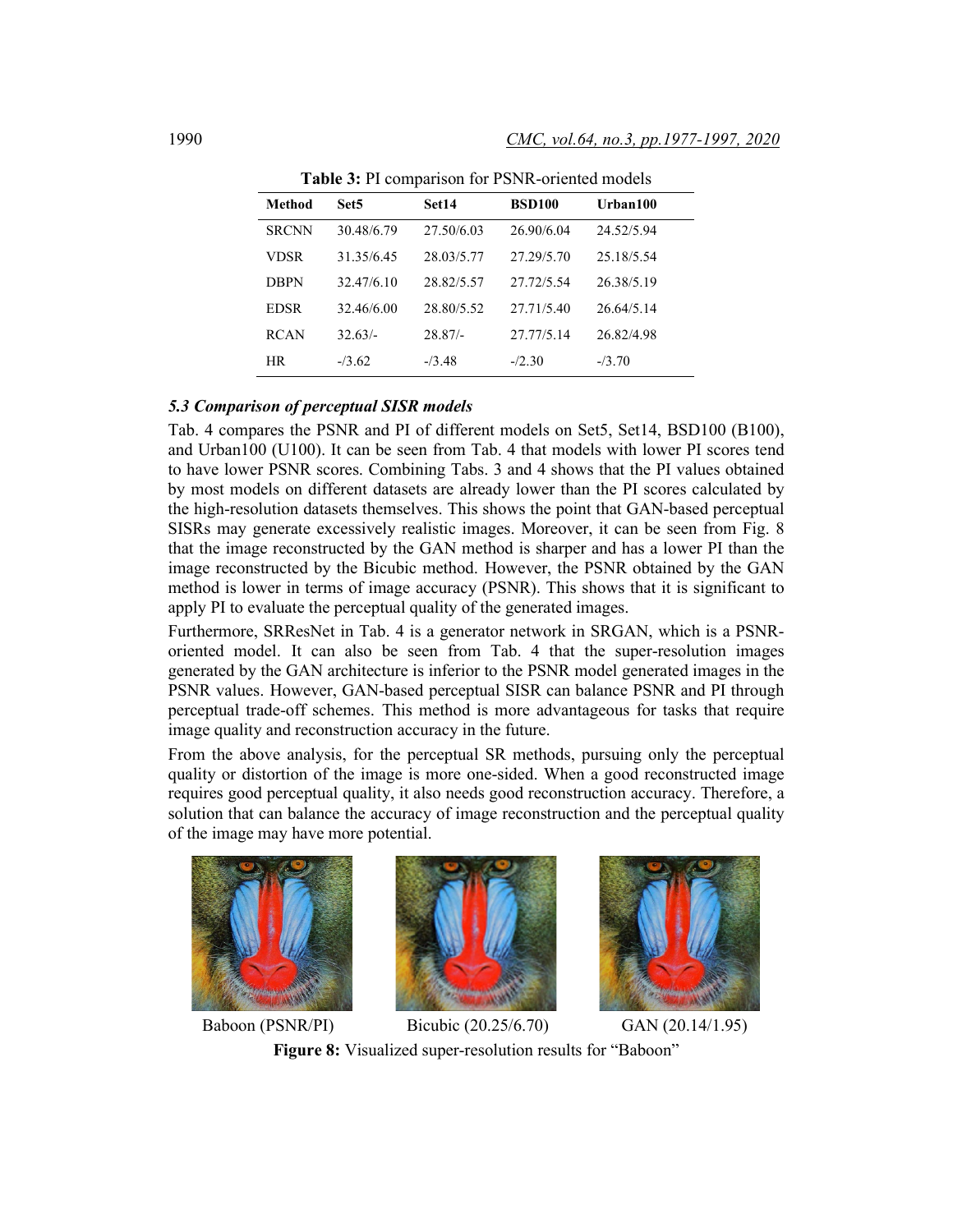| Method          | <b>Datasets</b>      | <b>PSNR</b>             | PI                  |
|-----------------|----------------------|-------------------------|---------------------|
| <b>SRResNet</b> | Set5/Set14/B100      | 32.05/28.49/27.59       | $-/-/-$             |
| EUSR-PCL        | Set5/Set14/B100      | 31.60/28.20/27.10       | 4.57/3.55/2.82      |
| <b>GAN-IMC</b>  | Set5/Set14/B100      | 27.89/25.67/24.20       | 3.23/2.86/2.49      |
| 4PP-EUSR        | Set5/Set14/B100      | 31.37/27.97/26.90       | 4.24/3.35/2.96      |
| <b>EPSR</b>     | Set5/Set14/B100/U100 | 29.6/25.5/25.0/22.8     | 3.26/2.70/2.20/3.33 |
| <b>PESR</b>     | Set5/Set14/B100/U100 | $-/-/-/-$               | 3.42/2.66/2.25/3.41 |
| RCAN-GAN        | Set5/Set14/B100/U100 | $-/-/-/-$               | 3.76/3.00/2.46/3.46 |
| Bi-GANs-ST      | Set5/Set14/B100/U100 | 29.54/26.01/24.54/23.90 | 3.53/2.87/2.38/3.27 |
| <b>MRDN-GAN</b> | Set5/Set14/B100/U100 | 30.08/26.67/25.74/24.54 | 3.43/2.82/2.37/3.55 |
| <b>LSRGAN</b>   | Set5/Set14/B100/U100 | 30 19/26 52/25 53/24 76 | 3.13/2.82/2.29/3.51 |

**Table 4:** Comparison of different datasets

### *5.4 Comparison of different network structures and loss functions*

In this experiment, we compare the network structure and loss function of different methods. Tab. 5 shows the RMSE and PI on PIRM test set. It can be seen from Tab. 5 that the generator loss of most models currently uses a combination of pixel loss, perceptual loss, and adversarial loss, and they are also trying other losses. At present, the method adopted by ESRGAN achieved better perceptual quality in the third region. ESRGAN combined the residual dense network with the relativistic GAN loss and used some training trick. The difference is that EPSR uses a slightly worse adversarial loss function and generator network. In the end, EPSR achieved performance close to ESRGAN by setting non-negative scale factors for the generator loss. With this method, EPSR can achieve better perceptual quality in multiple regions of the perceptualdistortion plane. In a word, different architectures combined with different loss functions may achieve the most advanced results in a certain region of perceptual-distortion. However, considering the trade-off between perceptual-distortion is more likely to prevail over the entire perceptual-distortion plane.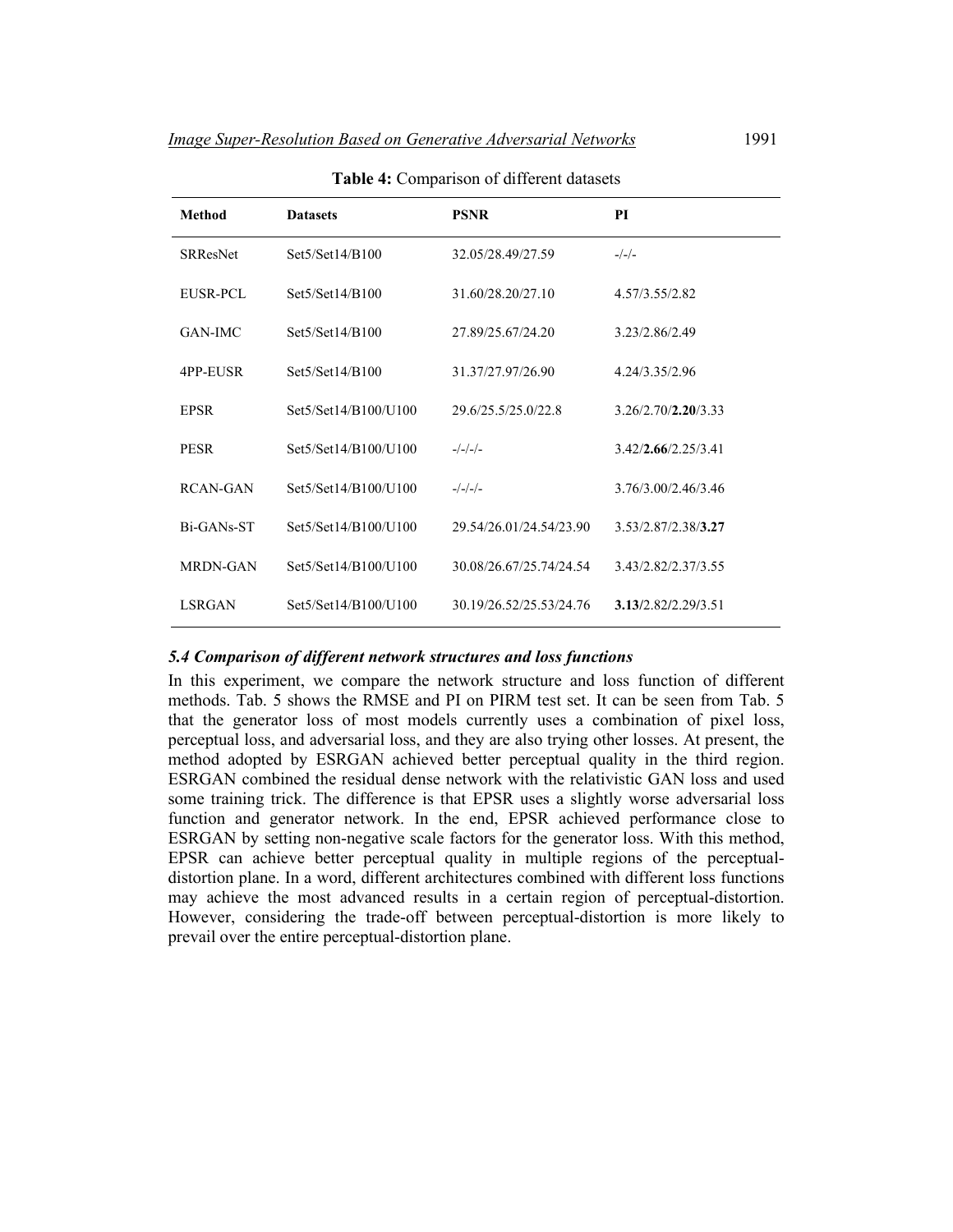| Method          | <b>Network Description</b>                               | <b>Generator Loss</b>                                                                | PI(R1; R2; R3)     |
|-----------------|----------------------------------------------------------|--------------------------------------------------------------------------------------|--------------------|
| <b>EPSR</b>     | FEM (RB-Scaling)+discriminator<br>(Fine-tuning Fig. 4)   | $a_lL_G$ adv + $a_2L_{VGG}$ + $a_3L_2$                                               | (2.71; 2.28; 2.01) |
| <b>ESRGAN</b>   | FEM (RDB-Scaling)+discriminator<br>(Fig. 4)              | $\alpha_l L_G$ $_{Ra} + \alpha_2 L_l + L_{VGG}$<br>(before the activation<br>layers) | (2.93; 2.42; 1.98) |
| EUSR-PCL        | FEM(RB)+discriminator (Fine-<br>tuning $Fig. 4$ )        | $L_G$ adv+ $L_l$ + $L_{DC}$ + $L_{DCT}$                                              | (2.75; 2.28; 2.14) |
| <b>PESR</b>     | FEM (RB-Scaling)+discriminator<br>(Typical Conv)         | $a_1L$ vgg+ $a_2L$ <sub>Eocal</sub> + $a_3L$ <sub>TV</sub>                           | (3.32; 2.60; 2.01) |
| Bi-GANs-ST      | FEM (Fine-tuning)<br>RB)+discriminator (Fig. 4)          | $\alpha_l L_G$ adv+ $\alpha_2 L_{VGG}$ + $L_2$                                       | $(4.44: -2.07)$    |
| <b>MRDN-GAN</b> | FEM (Fine-tuning RDB-<br>Scaling)+discriminator (Fig. 4) | $L_G$ cgan+ $L_{VGG}$ + $L_I$                                                        | (3.83; 2.64; 2.13) |

**Table 5:** Comparison of different network structures and loss functions

### *5.5 Comparison of real dataset results*

Currently, most GAN-based perceptual SISRs are studied on bicubic degradation datasets. They use known degradation datasets in both training and testing. In order to briefly analyze the performance of the perceptual SISR based on the GAN model on the real dataset, we list some results in Tab. 6. The results of RCAN-Bic, RCAN-Real and DA-SRNet in Tab. 6 are from Gong et al. [Gong, Sun, Shi et al. (2020)]. The results of RCAN-Bic1 are from Lee et al. [Lee, Chuang and Wang (2019)]. Among them, DA-SRNet is a perceptual SISR method based on GAN network, and the other is a method oriented to PSNR model. In addition, RCAN-Bic and RCAN-Bic1 represent models trained on a bicubic degradation (known degradation) dataset, respectively. RCAN-Real and DA-SRNet represent models trained on a real dataset (unknown degradation), respectively. It can be seen from Tab. 6 that the model trained on the known degradation dataset has a lower performance on the real dataset. However, RCAN-Real trained on a real dataset can achieve better performance than RCAN-Bic trained on a known degradation dataset. Furthermore, it should be noted that the GAN-based perceptual SISR can achieve a lower PI score.

**Table 6:** Real dataset reconstruction results

| Method    | <b>Test dataset</b> | <b>Test degradation</b> | <b>PSNR</b> | PI        |
|-----------|---------------------|-------------------------|-------------|-----------|
| RCAN-Bic1 | BSD100/Urban100     | <b>Bicubic</b>          | 27.77/26.82 | 5.14/4.98 |
| RCAN-Bic1 | <b>RealSR</b>       | Unknown                 | 27.65       | 7.84      |
| RCAN-Bic1 | <b>RealSR</b>       | Unknown                 | 29.49       | 7.18      |
| DA-SRNet  | <b>RealSR</b>       | Unknown                 | 27.72       | 5.24      |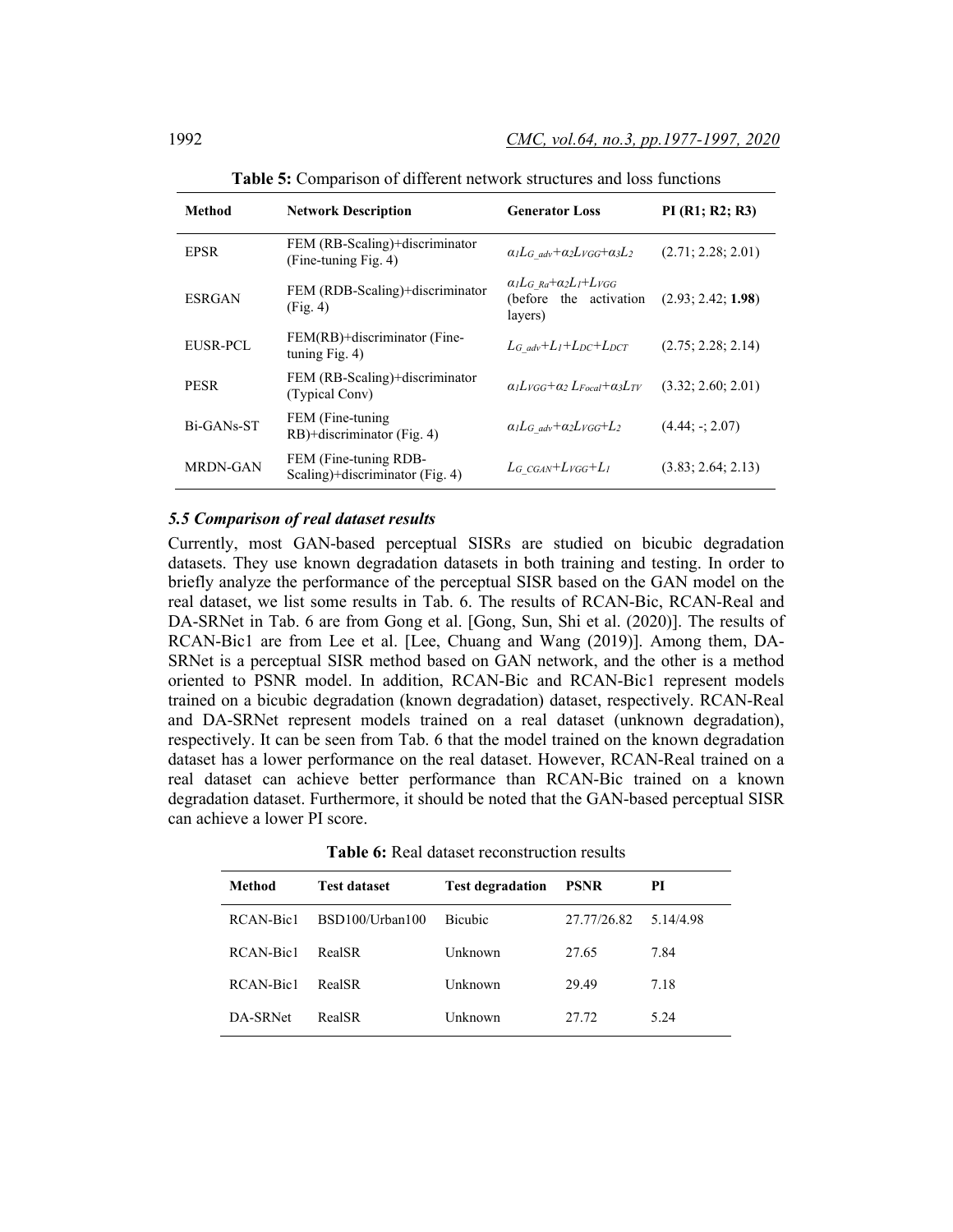## **6 Conclusion and future direction**

In this paper, a single image super-resolution reconstruction based on generative adversarial network is reviewed in recent years. We introduce the challenges that faced by SSIR and also introduced common evaluation datasets. In addition, we review the direction of perceptual SSIR optimization based on the GAN model and summarize the results of partial reconstruction in recent years. Although the perceptual SSIR based on the GAN model has achieved considerable success, the super-resolution of the single image using the generative adversarial network has just started, so there is still a certain gap between the reconstructed image and the real result. Secondly, due to the problems of GAN itself, there is not much breakthrough in the latest research. However, we believe that these problems can be further solved with the optimization of neural networks. Based on the review of this paper, we propose the following possible future directions for research:

(1) SSIR reconstruction of video. Most studies currently use DIV2K [Agustsson and Timofte (2017)] image datasets for training. At present, there are too few studies on image super-resolution using image sequences (video files). In the future, it may be considered to use video files to assist in super-resolution reconstruction of a single image. (2) Improving efficiency of models. Most studies pursue the expression ability of the model, but ignore the time-consuming of the model. The current state-of-the-art model (EPSR) has a very high runtime. Therefore, how to reduce the calculation amount of the model and improve the speed of the algorithm is a direction worth considering.

(3) Establishment of new assessment measures. Most of the current research is focused on improving the PSNR and SSIM of reconstructed images, but these indexes do not correspond to the visual perception of the human eye. Although perception and distortion are used to assess the perceptual quality of an image, a low perception score may be an overly realistic result. Therefore, a more just image index is needed to measure the quality of the reconstructed image in the future.

(4) SSIR for unknown degradation. Most current methods degrade images using known algorithms to obtain low-resolution images (e.g., bicubic interpolation). However, these methods cannot adapt well to unknown degraded images in the real world. Therefore, reconstruction of low resolution images of unknown degraded can be considered in the future [Bulat, Yang, Tzimiropoulos et al. (2018); Gong, Sun, Shi et al. (2020)].

(5) Design of GAN models. On the one hand, the performance improvement of perceptual super-resolution comes from loss functions. On the other hand, the performance improvement of neural networks comes from design of GAN models. In perceptual SR, it is a natural choice to use the latest image feature extraction networks to improve the GAN model. Therefore, in the future, other advanced neural network structures or new network structures can be considered to extract image features.

**Funding Statement:** The authors are highly thankful to the Development Research Center of Guangxi Relatively Sparse-populated Minorities (ID: GXRKJSZ201901), to the Natural Science Foundation of Guangxi Province (No. 2018GXNSFAA281164). This research was financially supported by the project of outstanding thousand young teachers' training in higher education institutions of Guangxi, Guangxi Colleges and Universities Key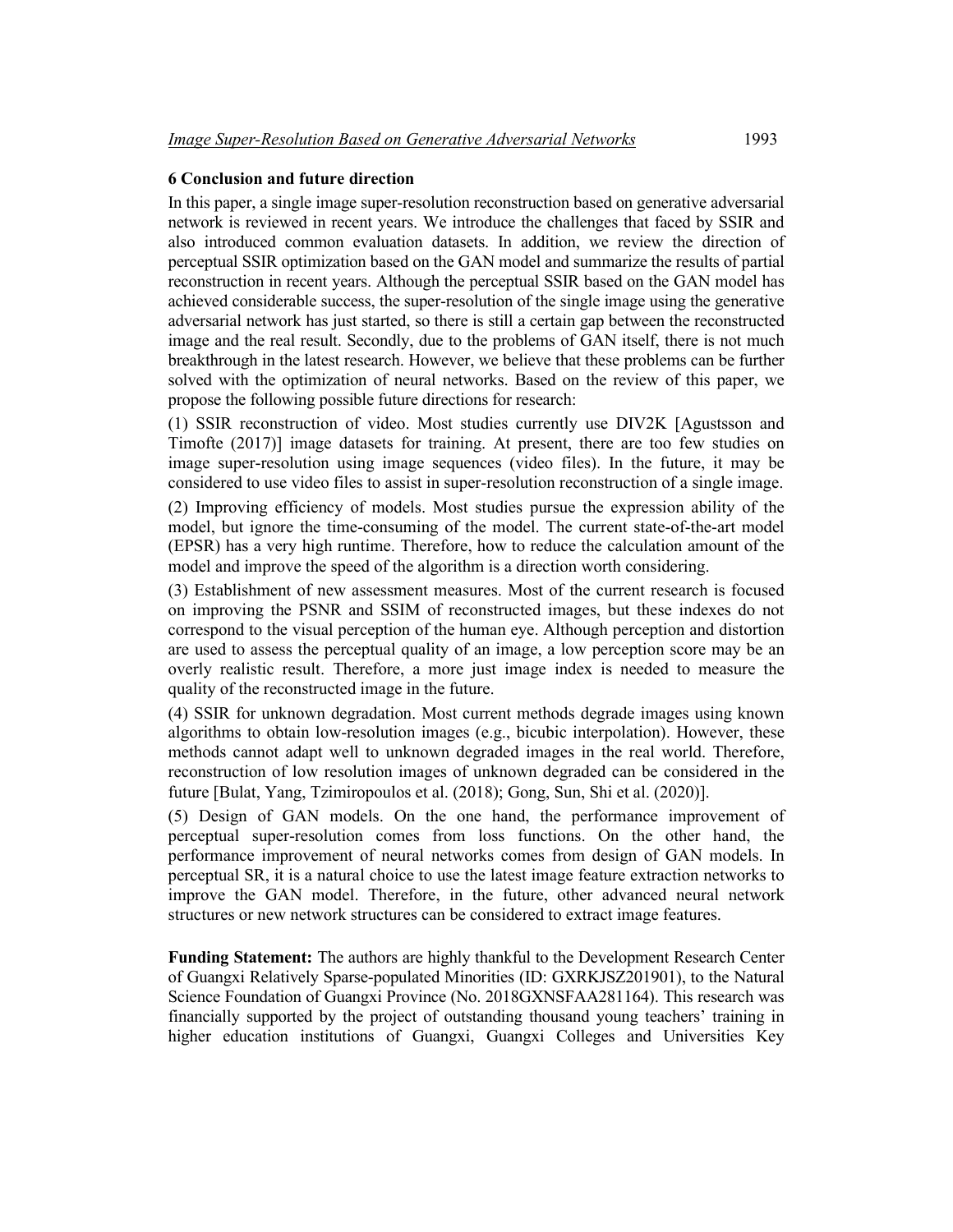Laboratory Breeding Base of System Control and Information Processing.

**Conflicts of Interest:** The authors declare that they have no conflicts of interest to report regarding the present study.

## **References**

**Agustsson, E.; Timofte, R.** (2017): Ntire 2017 challenge on single image superresolution: dataset and study. *IEEE Conference on Computer Vision and Pattern Recognition Workshops*, pp. 126-135.

**Arjovsky, M.; Chintala, S.; Bottou, L.** (2017): Wasserstein gan. *arXiv preprint arXiv*:1701.07875.

**Bevilacqua, M.; Roumy, A.; Guillemot, C.; Alberi Morel, M. L.** (2012): Lowcomplexity single-image super-resolution based on nonnegative neighbor embedding. *British Machine Vision Conference*.

**Blau, Y.; Mechrez, R.; Timofte, R.; Michaeli, T.; Zelnikmanor, L. et al.** (2018): The 2018 PIRM challenge on perceptual image super-resolution. *European Conference on Computer Vision*, pp. 334-355.

**Bulat, A.; Yang, J., Tzimiropoulos, G.** (2018): To learn image super-resolution, use a gan to learn how to do image degradation first. *European Conference on Computer Vision*, pp. 185-200.

**Chen, B. X.; Liu, T. J.; Liu, K. H.; Liu, H. H.; Pei, S. C.** (2019): Image superresolution using complex dense block on generative adversarial networks. *IEEE International Conference on Image Processing*, pp. 2866-2870.

**Cheon, M.; Kim, J. H.; Choi, J. H.; Lee, J. S.** (2018): Generative adversarial networkbased image super-resolution using perceptual content losses. *European Conference on Computer Vision*, pp. 51-62.

**Choi, J. H.; Kim, J. H.; Cheon, M.; Lee. J. S.** (2019): Deep learning-based image super-resolution considering quantitative and perceptual quality. *Neurocomputing*, vol. 398, pp. 347-359.

**Dong, C.; Loy, C. C.; He, K.; Tang, X.** (2014): Learning a deep convolutional network for image super-resolution. *European Conference on Computer Vision*. Springer, Cham, pp. 184-199.

**Gong, D.; Sun, W.; Shi, Q.; Hengel, A. V. D.; Zhang, Y.** (2020): Learning to Zoom-in via Learning to Zoom-out: real-world super-resolution by generating and adapting degradation. *arXiv preprint arXiv*:2001.02381.

**Goodfellow, I.; Pouget-Abadie, J.; Mirza, M.; Xu, B.; Warde-Farley, D. et al.** (2014): Generative adversarial nets. *Advances in Neural Information Processing Systems*, pp. 2672-2680.

**Guo, Y.; Cui, Z.; Yang, Z.; Wu, X.; Madani, S.** (2019): Non-Local DWI image superresolution with joint information based on GPU implementation. *Computers, Materials & Continua*, vol. 61, no. 3, pp. 1217-1231.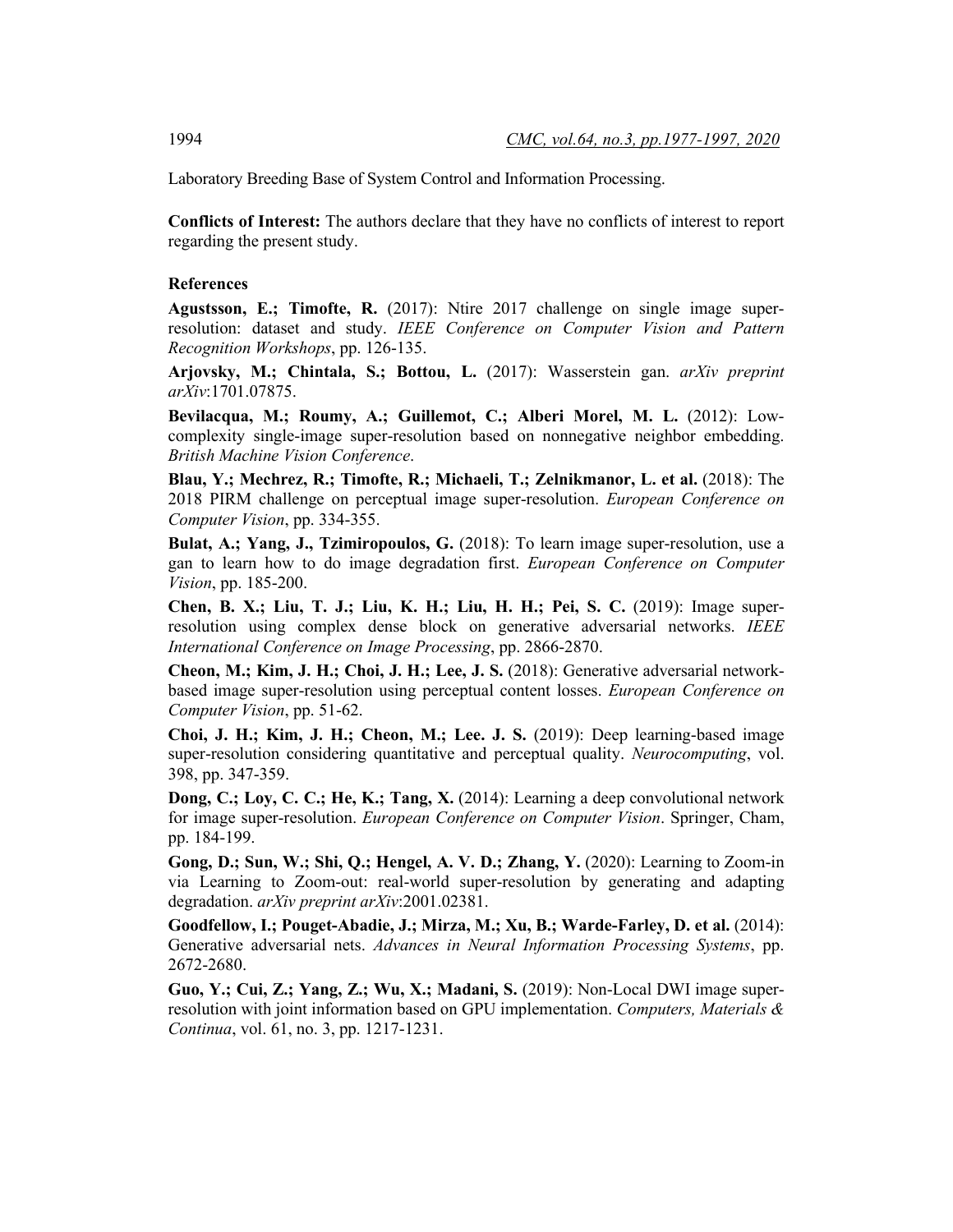**Haris, M.; Shakhnarovich, G.; Ukita, N.** (2018): Deep back-projection networks for super-resolution. *IEEE Conference on Computer Vision and Pattern Recognition*, pp. 1664-1673.

**Haut, J. M.; Fernandez-Beltran, R.; Paoletti, M. E.; Plaza, J.; Plaza, A. et al.** (2018): A new deep generative network for unsupervised remote sensing single-image superresolution. *IEEE Transactions on Geoscience and Remote Sensing*, vol. 56, no. 11, pp. 6792-6810.

**He, K.; Zhang, X.; Ren, S.; Sun, J.** (2016): Deep residual learning for image recognition. *IEEE Conference on Computer Vision and Pattern Recognition*, pp. 770- 778.

**Huang, G.; Liu, Z.; Maaten, L. V. D.; Weinberger, K. Q.** (2017): Densely connected convolutional networks. *IEEE Conference on Computer Vision and Pattern Recognition*, pp. 4700-4708.

**Huang, J. B.; Singh, A.; Ahuja, N.** (2015): Single image super-resolution from transformed self-exemplars. *IEEE Conference on Computer Vision and Pattern Recognition*, pp. 5197-5206.

**Jolicoeur-Martineau, A.** (2018): The relativistic discriminator: a key element missing from standard GAN. *arXiv preprint arXiv*:1807.00734.

**Karras, T.; Laine, S.; Aila, T.** (2019): A style-based generator architecture for generative adversarial networks. *IEEE Conference on Computer Vision and Pattern Recognition*, pp. 4401-4410.

**Kim, J. H.; Lee, J. S.** (2018): Deep residual network with enhanced upscaling module for super-resolution. *IEEE Conference on Computer Vision and Pattern Recognition Workshops*, pp. 800-808.

**Kim, J.; Lee, J. K.; Lee, K. M.** (2016): Accurate image super-resolution using very deep convolutional networks. *IEEE Conference on Computer Vision and Pattern Recognition*, pp. 1646-1654.

**Ledig, C.; Theis, L.; Huszár, F.; Caballero, J.; Cunningham, A. et al.** (2017): Photorealistic single image super-resolution using a generative adversarial network. *IEEE Conference on Computer Vision and Pattern Recognition*, pp. 4681-4690.

**Lee, D.; Lee, S.; Lee, H.; Lee, K.; Lee, H. J.** (2019): Resolution-preserving generative adversarial networks for image enhancement. *IEEE Access*, vol. 7, pp. 110344-110357.

**Lee, W. Y.; Chuang, P. Y.; Wang, Y. C. F.** (2019): Perceptual quality preserving image super-resolution via channel attention. *IEEE International Conference on Acoustics, Speech and Signal Processing*, pp. 1737-1741.

Lim, B.; Son, S.; Kim, H.; Nah, S.; Lee, K. M. (2017): Enhanced deep residual networks for single image super-resolution. *IEEE Conference on Computer Vision and Pattern Recognition Workshops*, pp. 136-144.

**Luo, X.; Chen, R.; Xie, Y.; Qu, Y.; Li, C.** (2018): Bi-GANs-ST for perceptual image super-resolution. *European Conference on Computer Vision*, pp. 20-34.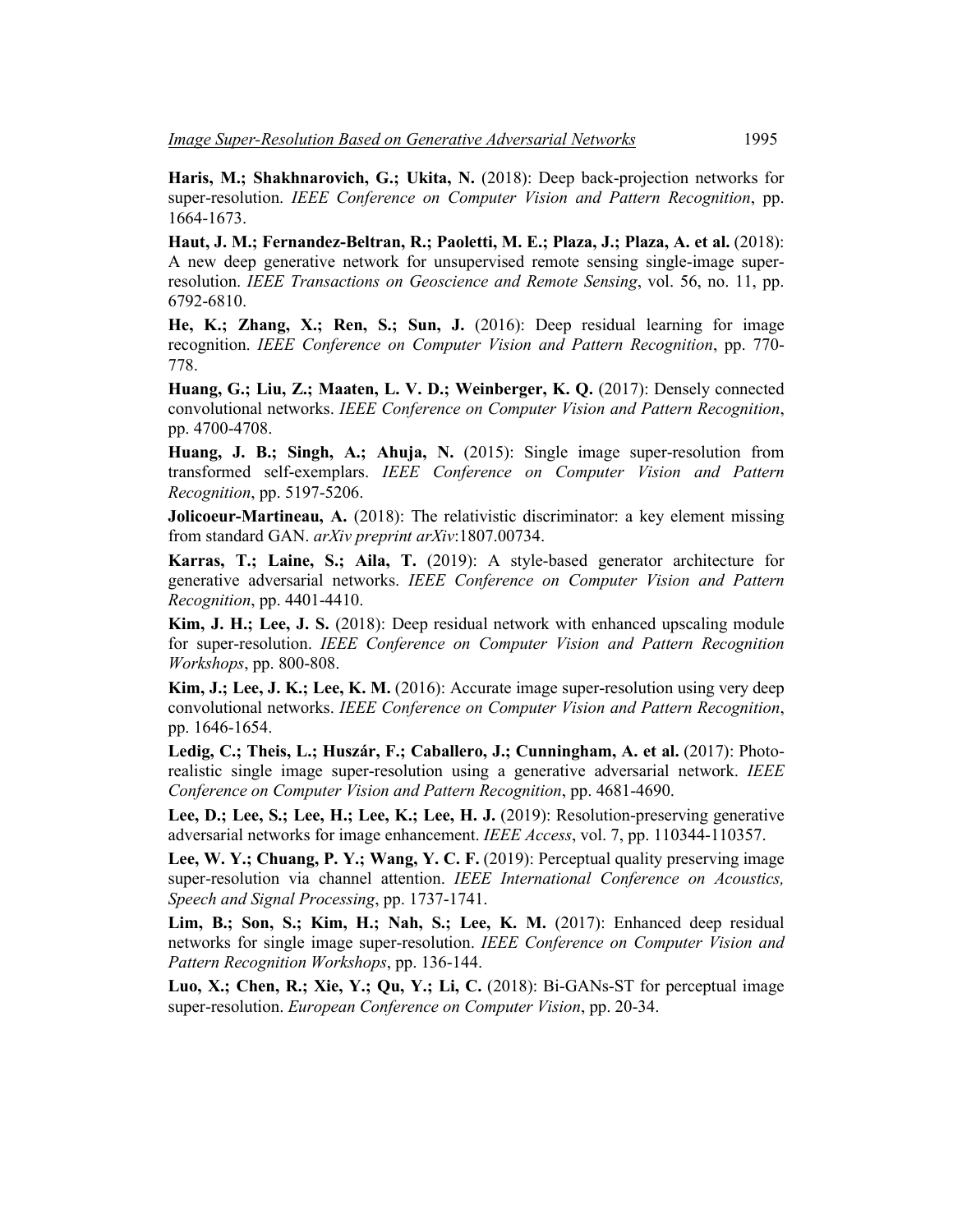**Ma, C.; Yang, C. Y.; Yang, X.; Yang, M. H.** (2017): Learning a no-reference quality metric for single-image super-resolution. *Computer Vision and Image Understanding*, vol. 158, pp. 1-16.

**Mahapatra, D.; Bozorgtabar, B.; Garnavi, R.** (2019): Image super-resolution using progressive generative adversarial networks for medical image analysis. *Computerized Medical Imaging and Graphics*, vol. 71, pp. 30-39.

**Martin, D.; Fowlkes, C.; Tal, D.; Malik, J.** (2001): A database of human segmented natural images and its application to evaluating segmentation algorithms and measuring ecological statistics. *IEEE International Conference on Computer Vision*, pp. 416-423.

**Mirza, M.; Osindero, S.** (2014): Conditional generative adversarial nets. *arXiv preprint arXiv*:1411.1784.

**Mittal, A.; Soundararajan, R.; Bovik, A. C.** (2012): Making a "completely blind" image quality analyzer. *IEEE Signal Processing Letters*, vol. 20, no. 3, pp. 209-212.

**Nie, D.; Trullo, R.; Lian, J.; Petitjean, C.; Ruan, S. et al.** (2017): Medical image synthesis with context-aware generative adversarial networks. *International Conference on Medical Image Computing and Computer-Assisted Intervention*, pp. 417-425.

**Pan, Z.; Yu, W.; Yi, X.; Khan, A.; Yuan, F. et al.** (2019): Recent progress on generative adversarial networks (GANs): a survey. *IEEE Access*, vol. 7, pp. 36322-36333.

**Park, S. J.; Son, H.; Cho, S.; Hong, K. S.; Lee, S.** (2018): Srfeat: single image superresolution with feature discrimination. *European Conference on Computer Vision*, pp. 439-455.

**Purohit, K.; Mandal, S.; Rajagopalan, A. N.** (2018): Scale-recurrent multi-residual dense network for image super-resolution. *European Conference on Computer Vision*.

**Shama, F.; Mechrez, R.; Shoshan, A.; Zelnik-Manor, L.** (2019): Adversarial feedback loop. IEEE *International Conference on Computer Vision*, pp. 3205-3214.

**Shi, W.; Caballero, J.; Huszár, F.; Totz, J.; Aitken, A. P. et al.** (2016): Real-time single image and video super-resolution using an efficient sub-pixel convolutional neural network. *IEEE Conference on Computer Vision and Pattern Recognition*, pp. 1874-1883.

**Timofte, R.; Agustsson, E.; Van Gool, L.; Yang, M. H.; Zhang, L.** (2017): Ntire 2017 challenge on single image super-resolution: Methods and results. *IEEE Conference on Computer Vision and Pattern Recognition Workshops*, pp. 114-125.

**Vasu, S.; Thekke, M. N.; Rajagopalan, A. N.** (2018): Analyzing perception-distortion tradeoff using enhanced perceptual super-resolution network. *European Conference on Computer Vision*, pp. 114-131.

**Vu, T.; Luu, T. M.; Yoo, C. D.** (2018): Perception-enhanced image super-resolution via relativistic generative adversarial networks. *European Conference on Computer Vision*, pp. 98-113.

**Wang, X.; Yu, K.; Wu, S.; Gu, J.; Dong, C. et al.** (2018): Esrgan: enhanced superresolution generative adversarial networks. *European Conference on Computer Vision*, pp. 63-79.